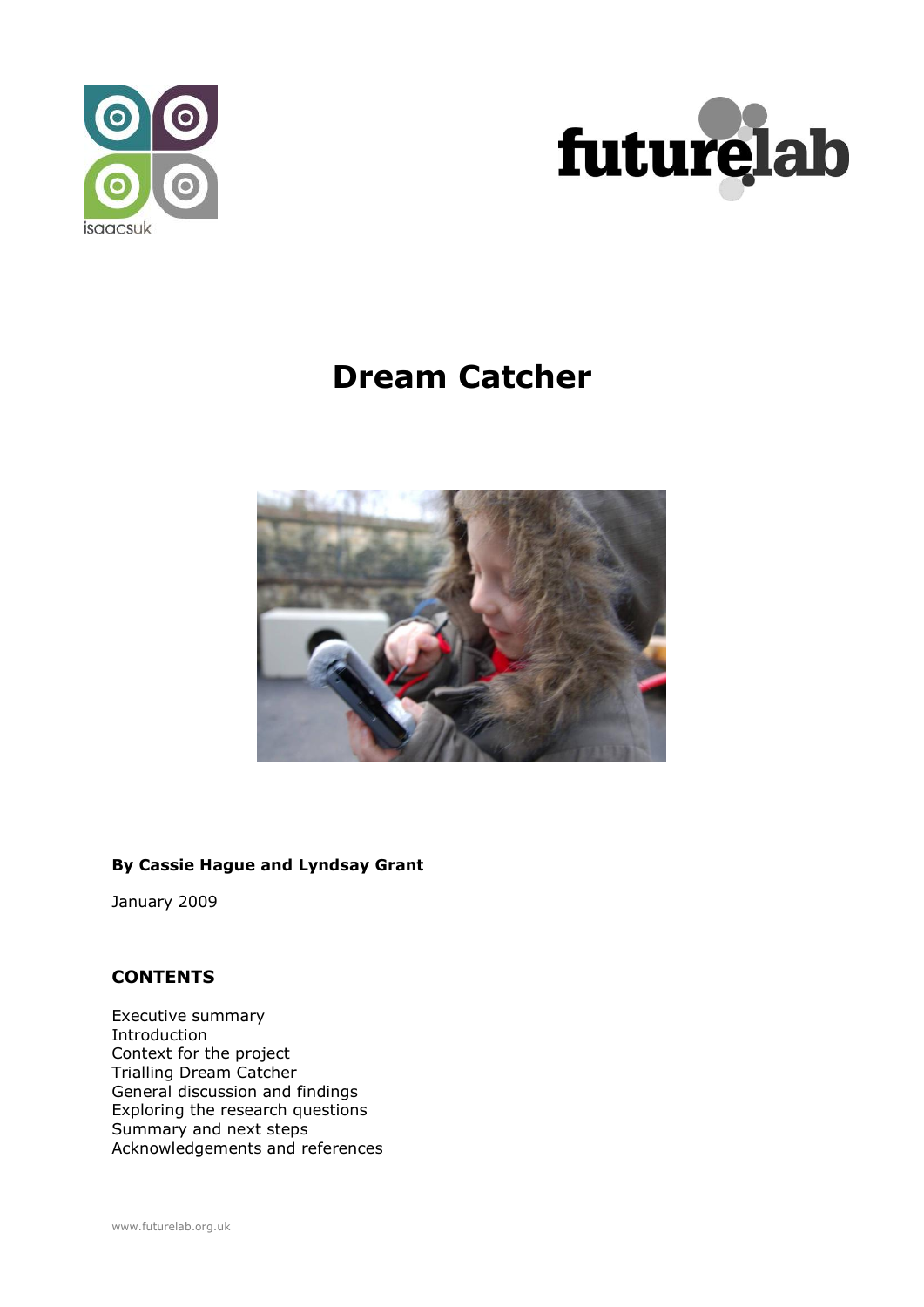# **EXECUTIVE SUMMARY**

#### **The concept of Dream Catcher**

Dream Catcher is a tool which supports children in the early years to make video recordings and take photographs in order to share their thoughts, feelings and informal learning with their family at home and their practitioners at the early years setting. Dream Catcher aims to highlight the importance of child voice and showcase the multi-faceted, creative and playful ways in which children engage in self-directed informal learning.

#### **Details of the Dream Catcher trials**

- This research project was designed as an initial exploratory phase of Dream Catcher's development. It aimed to investigate the ideas informing Dream Catcher rather than to develop a prototype of the Dream Catcher tool itself.
- Digital cameras and PDAs were used as Dream Catchers and two-week trials were undertaken by two early years settings in Bath and Manchester in December 2008.

#### **Findings of the research**

The major findings of the trials can be grouped under three headings:

- **Benefits of the Dream Catcher concept**: Overall the trials demonstrated that the idea of Dream Catcher has considerable potential as a tool which can help explore children"s informal learning, support child voice and facilitate the active role of the child in valuable three-way interactions between children, the home and the early years setting.
- **"Good idea; wrong technology"**: Research participants voiced strong support for the idea behind Dream Catcher. However, there were several difficulties experienced with the technology used in the Dream Catcher trials. Participants provided several useful suggestions for improvement of the Dream Catcher tool and these suggestions should be carefully considered in future development of the Dream Catcher project.
- **Dream Catcher as a child-centred approach**: Dream Catcher was found to be valuable in supporting creative and interactive child-centred approaches and practices in the early years.

#### **Next steps**

The results of these trials suggested that the Dream Catcher concept has several  $\bullet$ important potential areas of benefit and that the project should therefore enter into a second development phase. This would involve working with parents, children and professionals to develop a simple and improved Dream Catcher device and a "Dream Catcher package" of support and guidance to aid the introduction of creative and interactive approaches that enhance child-centred practice in early years settings and homes. Dream catcher would then enter into the trial environment to be refined and further developed. This is likely to require a longer and more in-depth trial taking place simultaneously in several early years settings.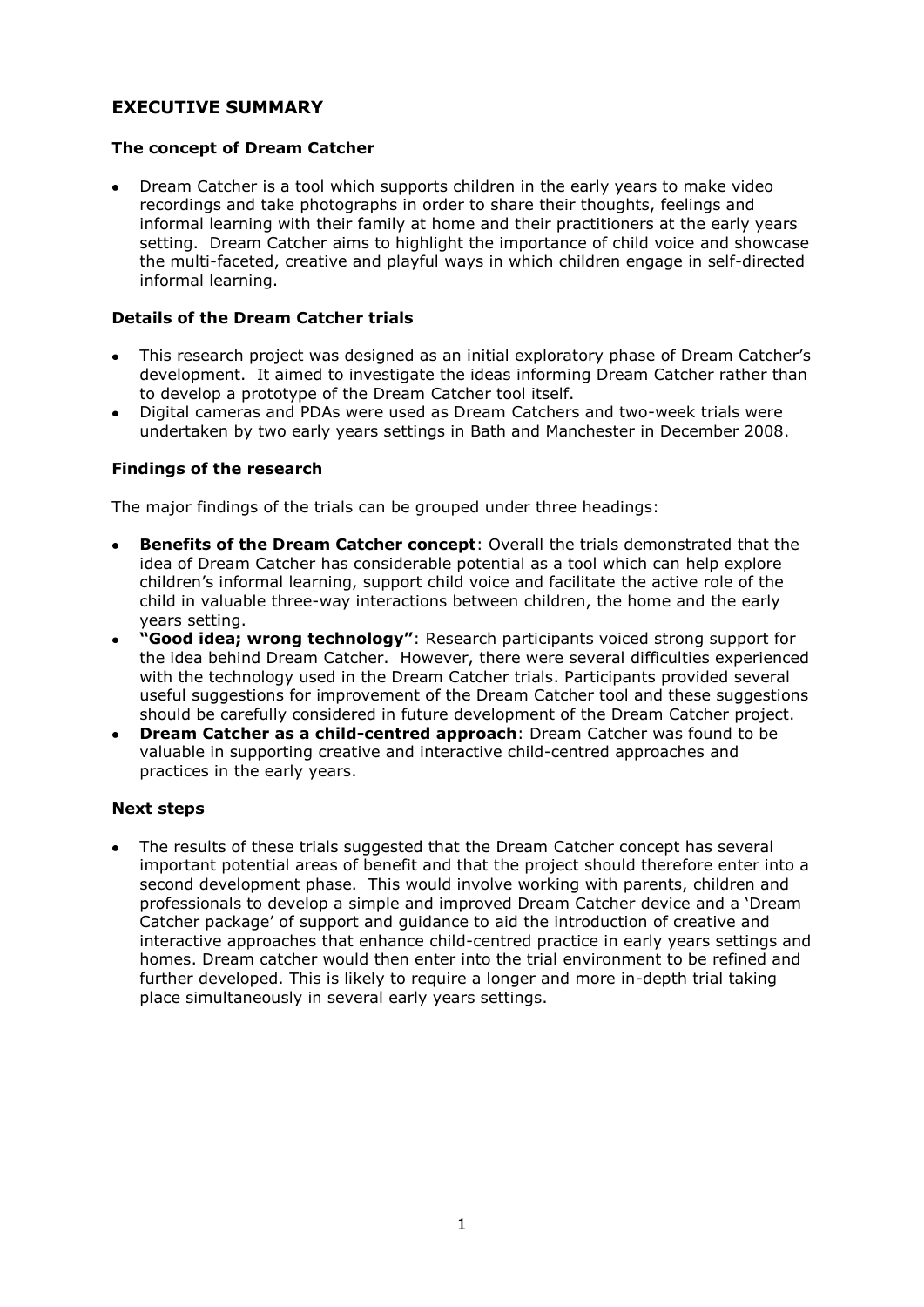# **INTRODUCTION**

In January 2008, Futurelab put out a national call for ideas on the use of new technologies to support and showcase young people"s informal learning. Futurelab invited submissions which would explore the following questions:

- How could we support young people to recognise what they are achieving in informal settings?
- What tools and practices could we develop to support young people to reflect  $\bullet$ upon and develop their out-of-school learning?
- How can we support educators to recognise, build upon and support children"s  $\bullet$ informal learning interests?
- What tools and practices could enable young people to showcase their informal  $\bullet$ learning to their families, friends, employers or educators?

Over 100 entries were received and Dream Catcher, submitted by Isaacs UK, was one of only three to be selected for further exploration and development.

Dream Catcher is a tool which aims to support children in the early years to make video recordings and take photographs in order to share their informal learning between the home and the early years setting. In so doing, Dream Catcher also aims to highlight the importance of child voice and showcase the multi-faceted, creative and playful ways in which children may engage in self-directed learning. The original idea for Dream Catcher is summarised below and forms the basis of the Dream Catcher project.

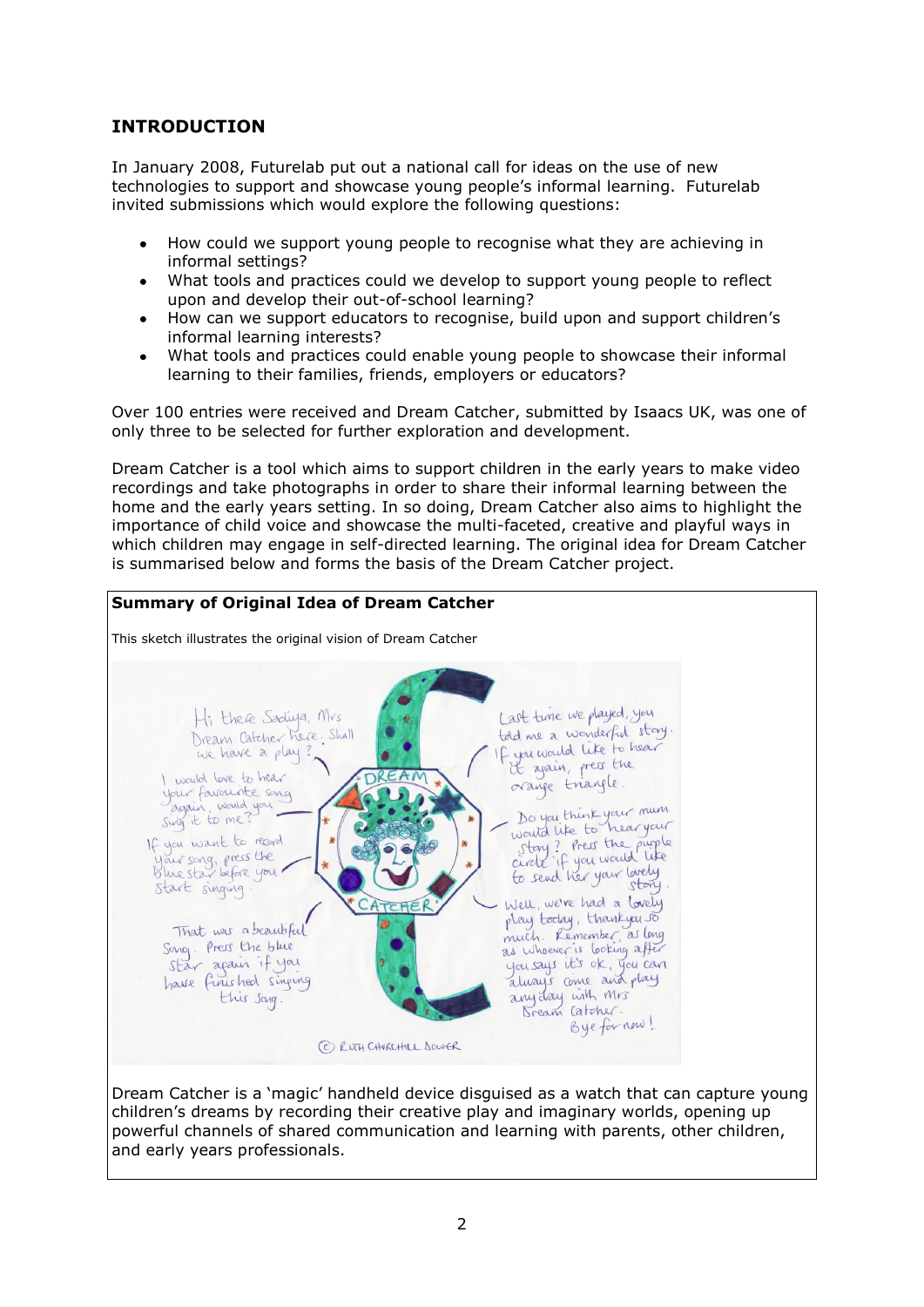Dream Catcher enables children to share their inner worlds with family and friends, creating a collaborative and fun learning environment. Mrs Dream Catcher will ask the child to show her what they are doing / thinking / playing now. At the press of a button, the child records (using video, audio, or photography) their Dream Blog, ie their play, ideas, songs, dreams and stories. They can ask questions, make an observation, invent new games, or simply wonder out loud. The child can choose to show their family and friends what they have recorded, triggering opportunities for reflection and discussion. Or, the child could "Beam their Dream" wirelessly to another watch-wearer, be it a grand/parent, child-minder, or friend, who can share in their children"s play virtually. Parents will be able to download, catalogue and preserve those magic moments in their children"s lives. They will observe how, and what, their children are learning from other areas of life, such as at nursery or pre-school. Children will feel a sense of confidence and well-being at having their own stories experienced in a meaningful way.

The idea is that the child"s voice is not replaced by a complete video of their play, but that the recordings act as starting points, leaving space for the child to fill the whole picture in during their discussion (or acting out) with the adult. The Dream Catcher provides an opportunity for the adult to better understand the things their child is interested in, to encourage them to make space for special times together discussing these things that are meaningful for the child, to build the sense of respect, value and belonging in the child as a result.

In addition, the child can record their play at home, for reviewing back in their childcare or early learning setting. The Dream Catcher stays with the child wherever they go, enabling the sharing of insights between setting and home, into who they are both inside and outside of the more formal childcare environment. We are keen to explore whether this enables a more holistic approach to supporting the child"s social and emotional needs, with more of a two-way transfer of knowledge about who the child is, what their interests, cultures, friendships and influences are.

This research project was designed as an initial exploratory phase of Dream Catcher"s development and aimed to investigate the ideas informing Dream Catcher rather than to develop a prototype of the Dream Catcher device itself. Digital cameras and PDAs were therefore used as "Dream Catchers" and trials were undertaken by two early years settings in Bath and Manchester in December 2008. These trials aimed to explore how the idea of Dream Catcher might work in real-world settings and how such an approach may be able to contribute to early years practice.

# **RESEARCH QUESTIONS**

While the idea of Dream Catcher has many potential areas of impact and benefit, for the purposes of this research study, there were three specific areas of focus. The three research questions below were developed as areas of focus for exploration rather than questions that the trials aimed to categorically or definitively answer. They were not intended to exclude the emergence of other interesting and useful findings and additional emerging findings are also explored in this report in addition to the issues identified below.

How does use of Dream Catcher facilitate the expression of children's voices? This includes children developing their ideas of what it is they want to say, expressing and taking ownership of their own meanings, and being taken seriously by the adults they talk to in meaningful conversations. It also includes children"s "ownership" of the technology, and whether they feel they can use it to convey their own stories, ideas and feelings.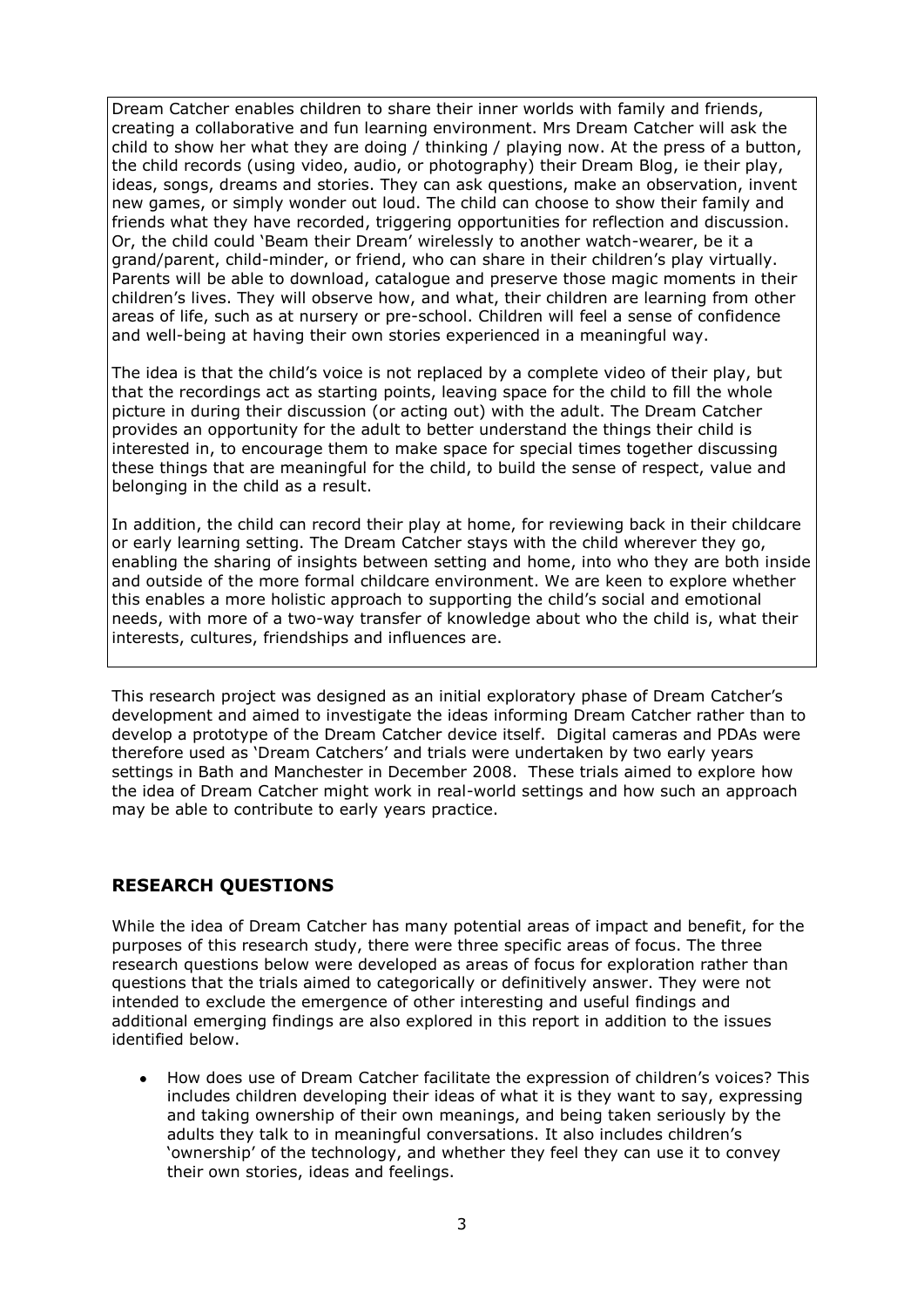- How does Dream Catcher support links between home and the Early Years  $\bullet$ setting? This includes parents understanding the learning and significant experiences of their children in the setting, and vice versa. This should also take account of the child"s active role in mediating and negotiating the transfer of information rather than an exclusive exchange between parent(s) and practitioners.
- How does Dream Catcher facilitate meaningful conversations between children and their parents and practitioners? This includes conversations about experiences, feelings, stories, ideas that are significant to the child. It should also take account of how the Dream Catcher project does or does not facilitate the child to take ownership of and explain their own ideas without over or misinterpretation by adults.

# **CONTEXT FOR THE PROJECT**

-

The idea for Dream Catcher responds to extensive research and policy in the area of learning in the early years. In order to give an overview of the context for the project, this section discusses research and policy relevant to the ideas informing Dream Catcher and to the areas of focus set out in the research questions above.

## **a) Informal learning in the early years**

The Dream Catcher concept was developed as a tool to highlight and explore children"s informal learning. Informal learning can be understood as *self-directed* learning which happens outside or in addition to formal learning activities in educational settings. Informal learning is non-taught and can include both intentional learning and unintentional learning (Schugurensky, 2000). Sefton-Green (2004) suggests that the term 'informality' can refer to:

- the *location* in which learning takes place (for example, whether learning  $\bullet$ takes place inside an educational setting or outside of that setting)
- $\bullet$ the *social roles* involved (e.g. the pedagogical relationships involved and the question of who is directing the learning)
- the *cognitive processes* and "learning styles" involved (such as emphasis on factors like experimentation and play) (Buckingham, 2007: 25)

Informal learning is likely to involve a changed pedagogical relationship where the learner plays an active role determining the content of their learning, their preferred style of learning, as well as the meaning of their learning.

Many researchers point out that informal and formal learning should not be regarded as completely divorced from each other. Young children at home and in early years settings will be learning most of the time – some of this learning will be taught and directed and some will be more related to the child"s own self-discovery. Indeed, because children in early years are so young, much of their learning may be informal as they explore the world around them and as they come to learn what interests them and is important to them. The Early Years Foundation Stage, through its focus on "a unique child" and "learning and development" encompasses a focus on the way in which individual children may engage in unique and self-directed forms of learning.<sup>1</sup> There may therefore be a considerable amount of children"s learning in the early years which has significant informal attributes despite the fact that it takes place within the formal setting. In addition, a significant amount of informal learning will be taking place in children's homes and this learning may or may not be recognised.

 $<sup>1</sup>$  The Early Years Foundation Stage aims to set standards in the UK for learning, development and care of</sup> children from 0 – 5 years old and encompasses the four themes of a unique child, positive relationships, enabling environments and learning and development [\(www.standards.dfes.gov.uk/eyfs/site/index.htm\)](http://www.standards.dfes.gov.uk/eyfs/site/index.htm).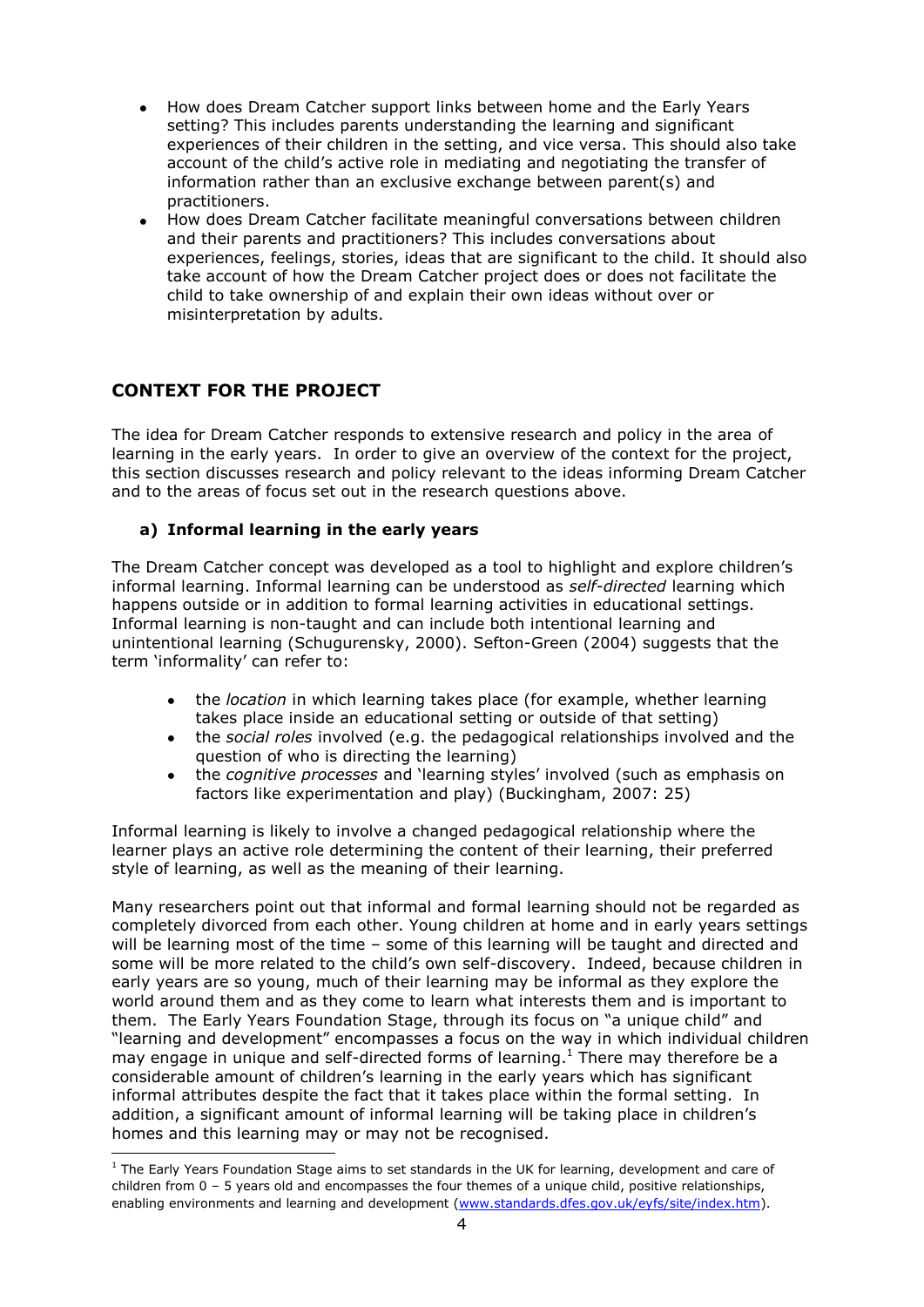A priority for research should therefore be to highlight the role of both informal and formal learning, to "explore their relationships, and identify their effects on learners, teachers and the learning environment" (Colley, 2003 :1). Many writers suggest that learning research has traditionally tended to focus on institutionalised participation in formal education or training and that informal learning can often be neglected and under-valued in policy and research as well as by practitioners and parents (Gorard, Fevre & Rees, 1999). Indeed researchers such as Tough (2002) liken informal learning to an iceberg claiming that it is barely visible above the surface but has the potential to make a huge impact in supporting education and learning as a whole. They conclude like many researchers that issues of informal learning should be subject to more attention in research, policy and practice (Schugurnensky, 2000; Colley et al, 2003; Gorard, Fevre & Rees, 1999). The research points to a need, then, to consider the impact of informal learning, to highlight its importance and to think about the ways in which it may or may not be able to connect to and support formal learning. As the writers above suggest, there are many different ways in which we learn and it is important to view these forms of learning as inter-connected and as equally valued aspects of each individual child"s learning journey.

*Dream Catcher provides a tool which may help to make these connections between formal and informal learning more visible – for young children themselves, for parents and for practitioners. It may also provide a vehicle for children to explore their informal learning and therefore to help parents and practitioners understand what children are learning outside of and alongside formal educational settings as well as within them.*

#### **b) Parental involvement and increased connections between children"s homes and early years settings – benefits, barriers and issues**

Linked to a more holistic focus on the child"s whole life rather than simply their experiences within educational institutions, educational policy and research is increasingly focusing on the learning that happens within a child"s family. Part of the motivation for this interest in family learning is to improve adults" education as well as children"s learning, and to further the aims of social inclusion. Our focus here, however, is on the social, emotional and communications benefits for children of learning in the family and increased home-setting communication.

Much evidence suggests that children whose parents are involved in and support their learning achieve more highly than those who do not get this additional support (eg Desforges, 2003). Parental interest and involvement is clearly not a completely independent variable, and intersects with other variables such as parents" education level and socio-economic status. However, after controlling for such variables, parental interest and involvement, and the provision of a high quality home learning environment are still seen to be more significant factors than the quality of the school in predicting children"s qualifications (Desforges, 2003; Duckworth, 2008; Melhuish 2008). Furthermore, this effect is even *more* significant for children from economically disadvantaged background (Duckworth, 2008).

The focus on family learning recognises the importance of parents "as children"s first and most important teachers" (Alexander, 1995), and parents' role as children's educators is receiving much attention (Reynolds, 2005). It is important, however, that with this focus on parents" role as educators, that we do not open up new inequalities between children with involved parents and those with parents, who, for whatever reasons, cannot or do not support their children in these ways. Unfortunately it tends to be parents from already disadvantaged backgrounds who are less likely to get involved in their children"s education (Sparkes, 1999); relying on parental involvement could therefore increase existing inequalities rather than reduce them.

It is also questionable how far parents should be expected to become "teachers" in the professional sense of the word. In some cases, schools have asked parents to use very skilled teaching interactions with their children (Edwards and Warin, 1999) that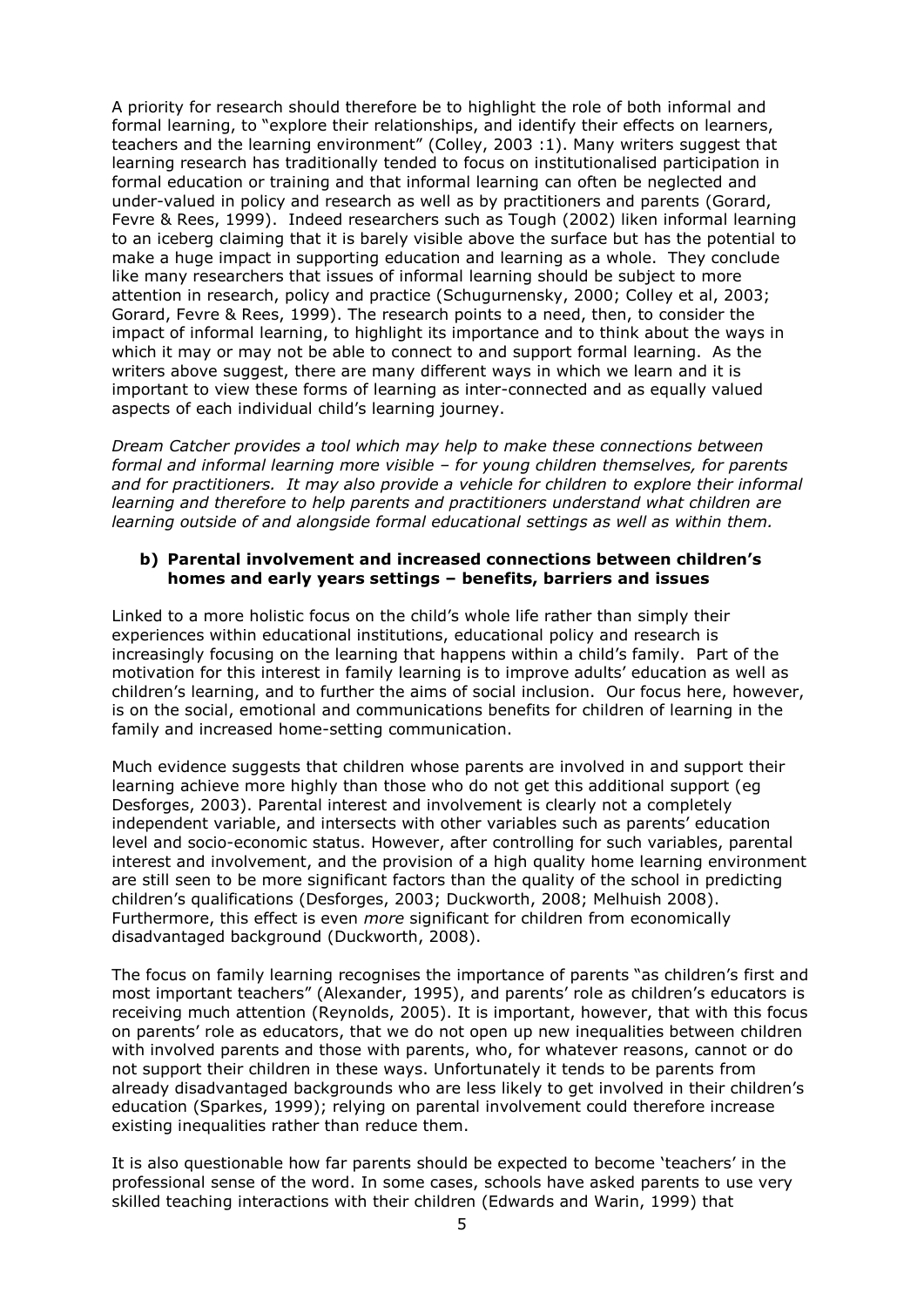advantage parents with high skills levels and specialist subject knowledge over other parents. It is important that recognising the importance of parental involvement in children's attainment does not demonise parents, or work on an assumption of a 'deficit' model in which parents are measured against how far they live up to an expected norm of parenting. Parents who are not able to be more involved may feel stigmatised by educational settings and practitioners, and actually become even less involved as a result. Educational settings are also not necessarily always well placed to take account of the diversity of the parent population (Reynolds, 2005). This can potentially lead to a form of 'cultural imperialism' in which the setting imposes its own value system on parents (Dyson and Robeson 1999).

However, the potentially problematic issues that surround parental involvement are not insurmountable. By encouraging parents to get involved in learning *alongside* their children rather than taking on a teaching role (Dyson and Robeson 1999) and by taking a creative, low-risk approach to involvement (Safford and O"Sullivan 2008) parents may feel more able to involve themselves. Further, building on the learning practices that *already happen* within the home and recognising parents role in supporting their children"s learning *as parents* rather than as additional teachers encourages involvement by recognising and building from what parents already contribute to their children"s learning rather than requiring them to take on new roles and practices and focusing on their perceived deficits. This can lead to a more genuinely two-way communication between setting and home in which the diversity of parenting and home learning is recognised and valued within the setting. Thus, parental involvement needs to be seen both in terms of encouraging and enabling parents to take an interest and become involved in children"s education, but also for school settings to recognise and value the less formal learning experiences that children engage within their families.

Given the evidence of the impact of parental involvement on pupils" achievement, increasing communication between home and educational settings to support parental involvement is a high priority for policy. There is evidence to suggest, however, that most of the communication is currently one-way – from school or setting to home (see, for example, Hallgarten, 2000; PPEL, 2007). Technologies are often used in this way; notably using text messages to inform parents of children"s unauthorised absence (Becta, 2006) and using VLEs and websites to give parents access to current data about their child"s progress (Becta, 2008). Rather than this one-way communication, many early years settings feel that it is important to respond to and build on the learning that, in whatever form, is going on at home; and to listen to and involve parents as much as to send information out to them.

The views and role of children themselves in home-school communication have so far largely been ignored in both policy and research (Reynolds, 2005). Not all children appreciate parental involvement at their setting and may not want their setting to encroach upon their home life. In moves to make transitions between home and settings more fluid it is important to remain aware of children"s feelings about the boundaries and differences between home and setting, and to allow them to have an active role in managing parental involvement in the setting and setting involvement in their home life (Edwards et al 2007). Too many projects designed to enhance home-school relationships focus solely on communication between parents and teachers; it is time that the child"s active and dynamic agency in this three-way relationship is acknowledged (Lam and Pollard, 2006).

*Dream Catcher therefore aims to support children as active agents in making links between their early years settings and home environments; the idea is that the child is able to choose what, when and how to share their experience. The recordings will not in themselves capture the meaning of children's experiences, but aim to serve as a prompt for children to talk about issues of significance with their parents and practitioners. Dream Catcher, as a device 'owned' by the child, may therefore be able to foster more genuine two-way communication between the home and settings, with teachers learning about the home environment as well as parents learning about the setting environment.*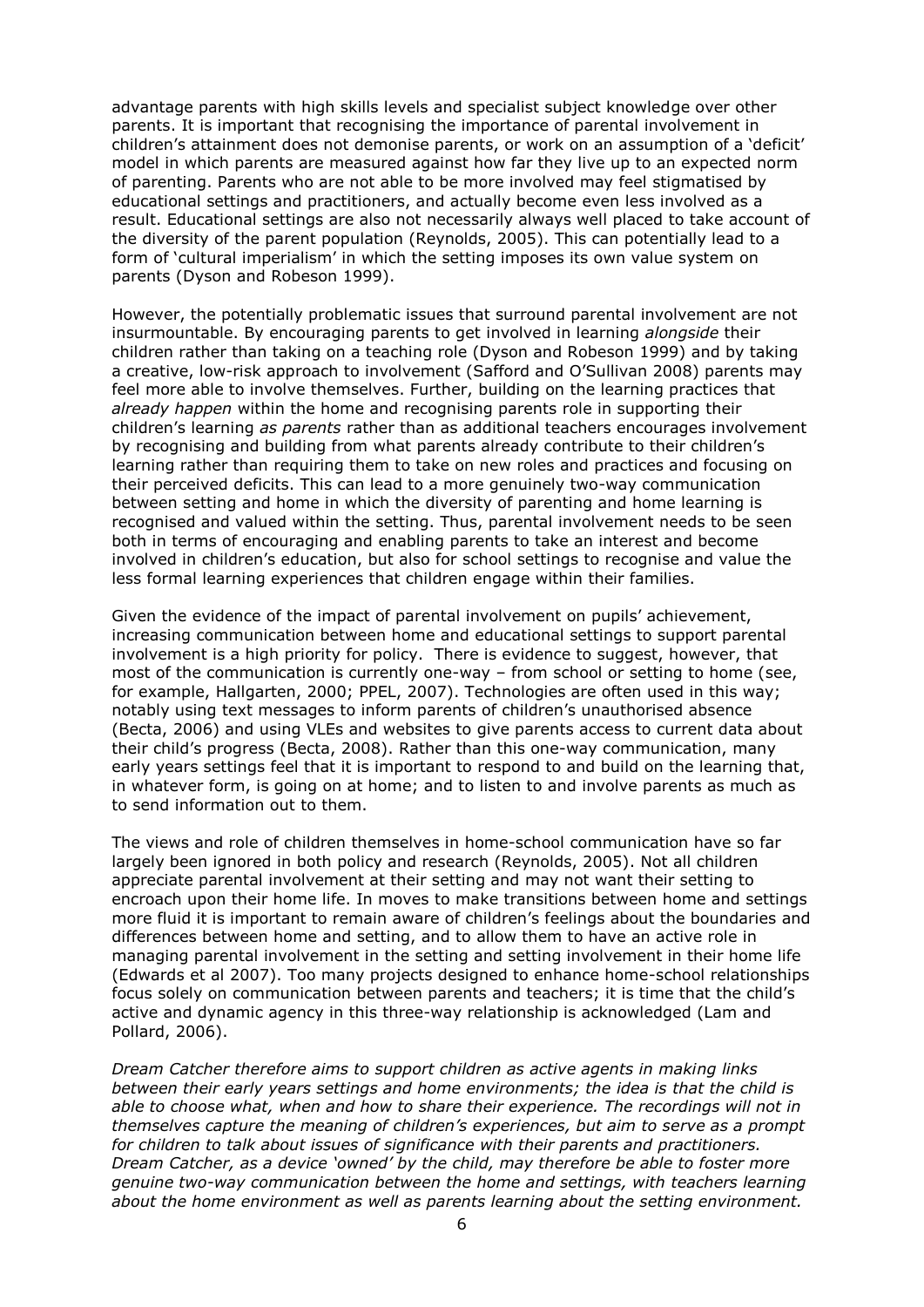*By focusing on the child's agency in the relationship, and a more creative learning project, teachers, parents and children may be able to overcome some of the barriers to effective communication. If Dream Catcher is to support the child's active role in mediating communication between home and the setting, however, it is important that the child has control over whether, when and how Dream Catcher is used, and that their interpretation of the meaning of their recordings is respected.*

## **c) Children"s voice**

The UN Convention on the Rights of the Child enshrines the duty of governments to ensure that children have a right to express their views (Article 12), a "right to engage in play and recreational activities appropriate to the age of the child" and a right "to participate freely in cultural life and the arts' (Article 31). Children should be allowed to participate in decisions that affect them in a way that reflects their level of maturity. The importance of the UNCRC in UK education policy is seen in the way that it is integrated into and mapped against the Every Child Matters outcomes.

[\(www.everychildmatters.gov.uk/\\_files/F1B3FBF728B196018E9616C71D0BF592.pdf\)](http://www.everychildmatters.gov.uk/_files/F1B3FBF728B196018E9616C71D0BF592.pdf).

Rudd et al (2006) argue that young people have a right to a say in their own learning experiences – both because this is a basic right, but also because this is likely to result in learning experiences that actually meet their learning needs. This argument has also been used to promote the involvement of children, and indeed all users, in the decisionmaking processes of designing learning technologies, projects and practices (Grant, 2008).

While it is unlikely that young children of three to five years will be able to participate in decision-making processes in the same way as adults and older children, this does not mean that their views should not be sought and taken seriously. Indeed, we would argue that it is adults" responsibility to support young children to explore and develop their ideas, express themselves, and take their views seriously. There is a wealth of research showing how it is possible to support young children to express their thoughts, ideas, hopes and fears (Clark & Moss, 2001; Thornton & Brunton 2007; Gussin Paley 1990, 1997; Druin 1999). There is a challenge both in supporting young children to express themselves and in adults sensitively interpreting children"s words, marks and actions without imposing their own meanings.

Vivian Gussin Paley (1990) emphasises the importance of the stories children tell through play, showing how children often express deep and significant ideas and feelings through their play and story-telling. By allowing children the time and space to express themselves through play, she allows children to tell their own stories and express their own meanings. An important aspect of this approach is that the stories, and the meanings behind them, are "owned" by the children themselves and not subject to adult translation and potential misunderstanding.

RAMPS (Lancaster, 2006) is a framework for listening to young children. This approach focuses on what it means to enable young children to make a positive contribution to their learning, social and/or health care following Every Child Matters. It provides a quality assurance framework around the following themes:

- **Recognising children's many languages including the validity of sounds, talk,**  $\bullet$ play, drawings as well as talk to express themselves
- **A**llocating communication spaces providing physical, discursive and cultural  $\bullet$ spaces that encourage and support children's expression
- $\bullet$ **M**aking time – giving children time to understand the question and consider their response
- **P**roviding choice giving children genuine choices to make, to choose not to participate, and to choose how to participate
- Subscribing to reflective practice children and professionals critically appraising professional practice.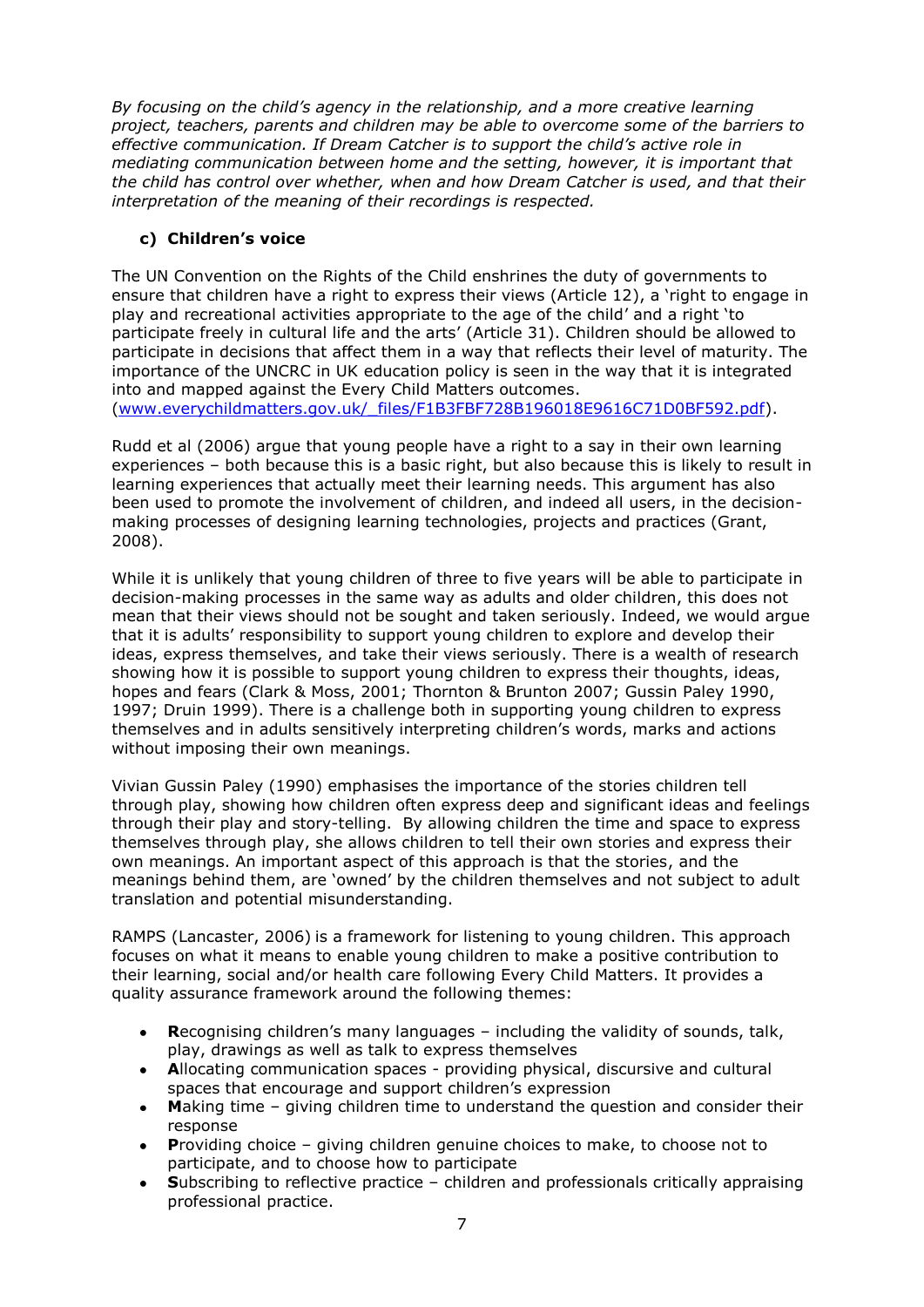RAMPS provides a rationale for listening to children as well as practical guidance for including young children's voices in matters that concern them.

*The original idea of Dream Catcher aimed to capitalise on the potential for new technologies to support the sort of practices described in Gussin Paley's work. In particular, the concept of Dream Catcher aims to provide a vehicle for child voice by allowing children to highlight the things that interest them and, when they wish to, to lead conversations with significant adults centred on the recordings they have made. The concept of Dream Catcher also recognises and responds to each of the requirements of the RAMPS framework for listening to young children.*

#### **d) Creativity in the early years**

Creativity is subject to multiple, and often competing, definitions (Banaji et al 2006). In education, "creativity" is variously used to describe cultural and artistic projects, creative approaches to teaching and learning, learning skills for employment in the "creative industries' and ideas of 'everyday' or 'democratic' creativity that see us all as all continually engaged in creative processes (ibid). There is some consensus that creativity is necessarily a social and collaborative enterprise – we cannot be creative on our own (Loveless, 2002). Creativity and the arts are often seen as promoting a social inclusion agenda through emphasising the democratic and everyday nature of creativity and a mechanism for exploring and celebrating diverse cultures (Arts Council England, 2004). However, Holden (2004) argues for the importance of the arts to be seen as significant in their own right, irrespective of broader educational and social policy agendas.

UK government policy espouses an ongoing commitment to developing the creative abilities of young people and the Arts Council also make a strong claim for the place for the arts in education; both in economic and employment terms, in terms of young people"s broader emotional and social development, and as a right to engage in creative and cultural practices of society (Arts Council England, 2004). EarlyArts sees creative and arts projects as significant for early years education, in supporting a child to "celebrate their own, and others', cultural identities, encourage their individual expression, and to do so within an environment of security, respect and belonging" (Dower, 2007).

Creative projects have been seen to have particular benefits for involving families in children"s learning. A PPEL pilot project found storytelling to be a useful mechanism for encouraging creative talk between parents and children, and developing children"s emotional resources (PPEL, 2007) resonating with the ideas put forward by Paley (1990) described above.

Perkins (1998) describes in more detail the benefits of creative practice which can allow children to:

- gain confidence  $\bullet$
- $\bullet$ learn new and hone existing skills
- express and Communicate their feelings and emotions, thoughts and ideas
- experiment with new ideas, techniques and materials  $\bullet$
- develop their own sense of identity and individuality  $\bullet$
- collaborate with others by supporting and participating in group activities  $\bullet$
- develop a critical sense by questioning, making judgements and choices  $\bullet$
- have fun, celebrate themselves  $\bullet$
- $\bullet$ stimulate participation from children with special needs.

Creativity is equally as important for early years workers, parents and carers because it:

helps early years workers identify a child"s skills and strong points, their favourite  $\bullet$ activities, and areas which need further development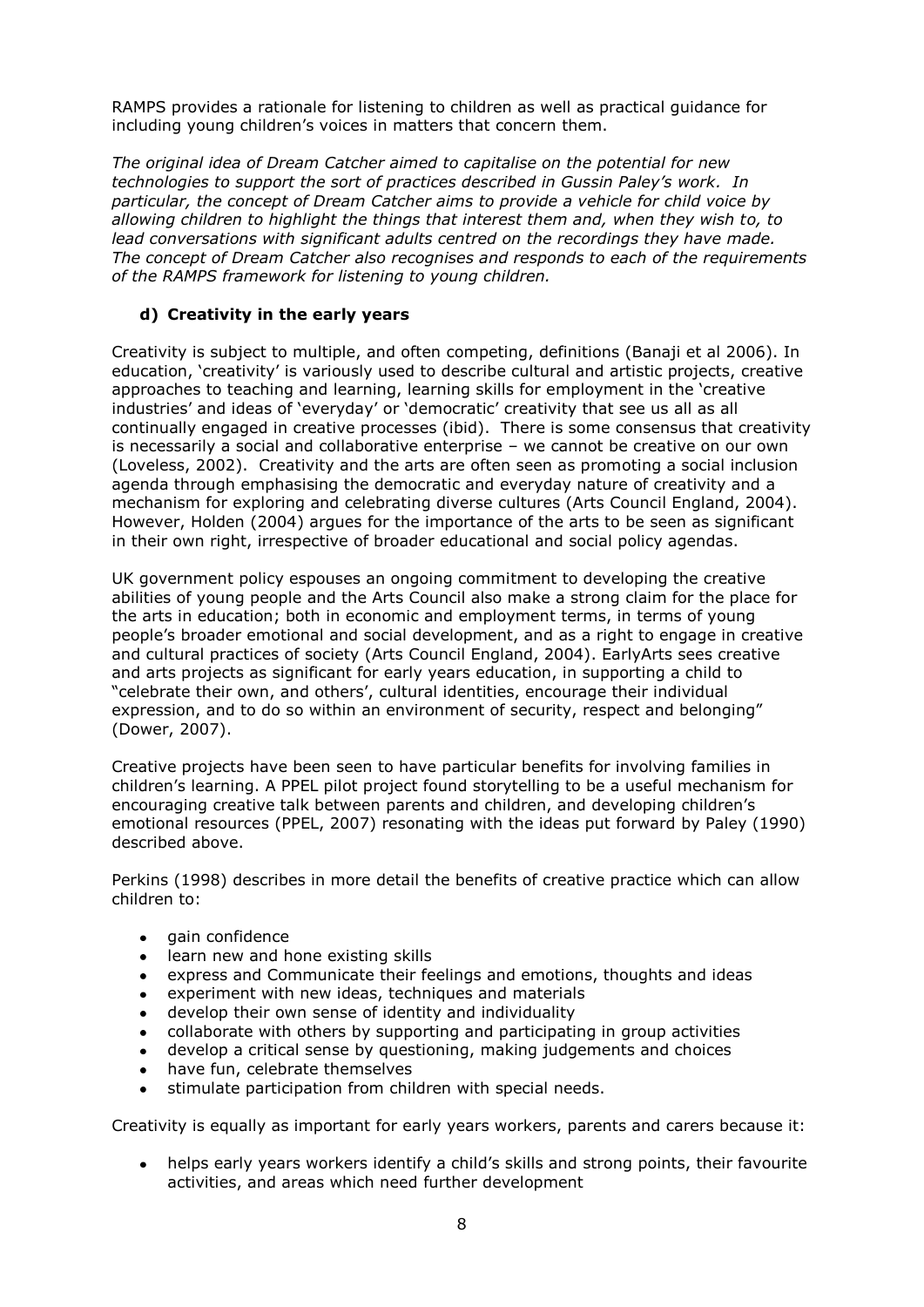- provides a non–threatening environment for early years workers to build their  $\bullet$ own confidence in exploring new techniques and skills
- provides opportunities for workers with arts skills to re-engage in creative work  $\bullet$ where previously constrained by the pressures of new initiatives or traditional adherence to a regimented approach
- provides opportunities to work alongside professional artists and build their own  $\bullet$ banks of skills, knowledge, ideas and inspiration to take back into the daily routine
- provides a focus for joint working between workers and parents
- increases parents' own confidence by offering fun and easy ideas through arts and creativity packs – an excellent trigger for language and literature development particularly with families without English as a first language
- stimulates joint child adult learning environments at home, involving the  $\bullet$ parent/carer more in the understanding of and commitment to learning
- breaks down social barriers in the home, gets the family involved in shared  $\bullet$ activities but most importantly it gives the child a voice (Perkins, ibid).

*Dream Catcher aims to foster creativity in the Early Years, supporting children to be creative in the expression of their own voice and supporting early years practitioners and parents to take a creative and interactive approach which features the child as an active mediator.*

## **e) Play**

Guidance on the Early Years Foundation Stage suggests that play can be used creatively to produce meaning and to increase learning. Play and exploration in early years settings means children are able to choose activities where they can engage with other children or adults or sometimes play alone, and during those activities they learn by first-hand experience – by actively "doing". In play, children can express their fears and re-live anxious experiences in controlled and safe situations. They can take risks and make mistakes, try things out and make sense of relationships." (DCSF 2007b; DCMS, 2006).

This is also supported by Meek (1985), who writes, "play helps children come to terms with the underlying meanings people in different communities share: "The most strenuous period of imaginative activity is that time in childhood when we play with the boundaries of our view of the world: sense and nonsense, the real and the fictive, the actual and the possible, all within the cultural domain we inhabit." (Meek, 1985: 53) In a recent conversation with Futurelab, Pat Broadhead, Professor of Playful Learning at Leeds Metropolitan University explained her research which focuses on learning through play, in particular how children become social and cooperative players. She distinguishes between social play, in which children are playing together, and cooperative play, which is deeper and in which children are focused and engaged, there is problem-setting and problem-solving activities, and language development. She takes a Vygotskyan approach, seeing social and cooperative play as fostering learning, especially when playing with "key" or "expert" players, who can model or mediate their co-players" learning through scaffolding in the zone of proximal development.

Broadhead characterises play on a continuum of types of social play investigating what factors in an educational environment inhibit or facilitate social and cooperative play. She highlights the role of metacognition during play: children are able to reflect on their play while they are playing. They will briefly step out of role to drive play in new directions, eg 'if we put this there, then it can be this, and we can...'

She also stresses the importance of open-ended play suggesting that spaces and props for open-ended play facilitate more cooperative play than strongly themed areas that provide a ready-made shared set of norms in which to play. More open-ended play spaces, including water, sand, bricks, and open-ended role playing resources, required children to negotiate with each other how they are going to play, which gives rise to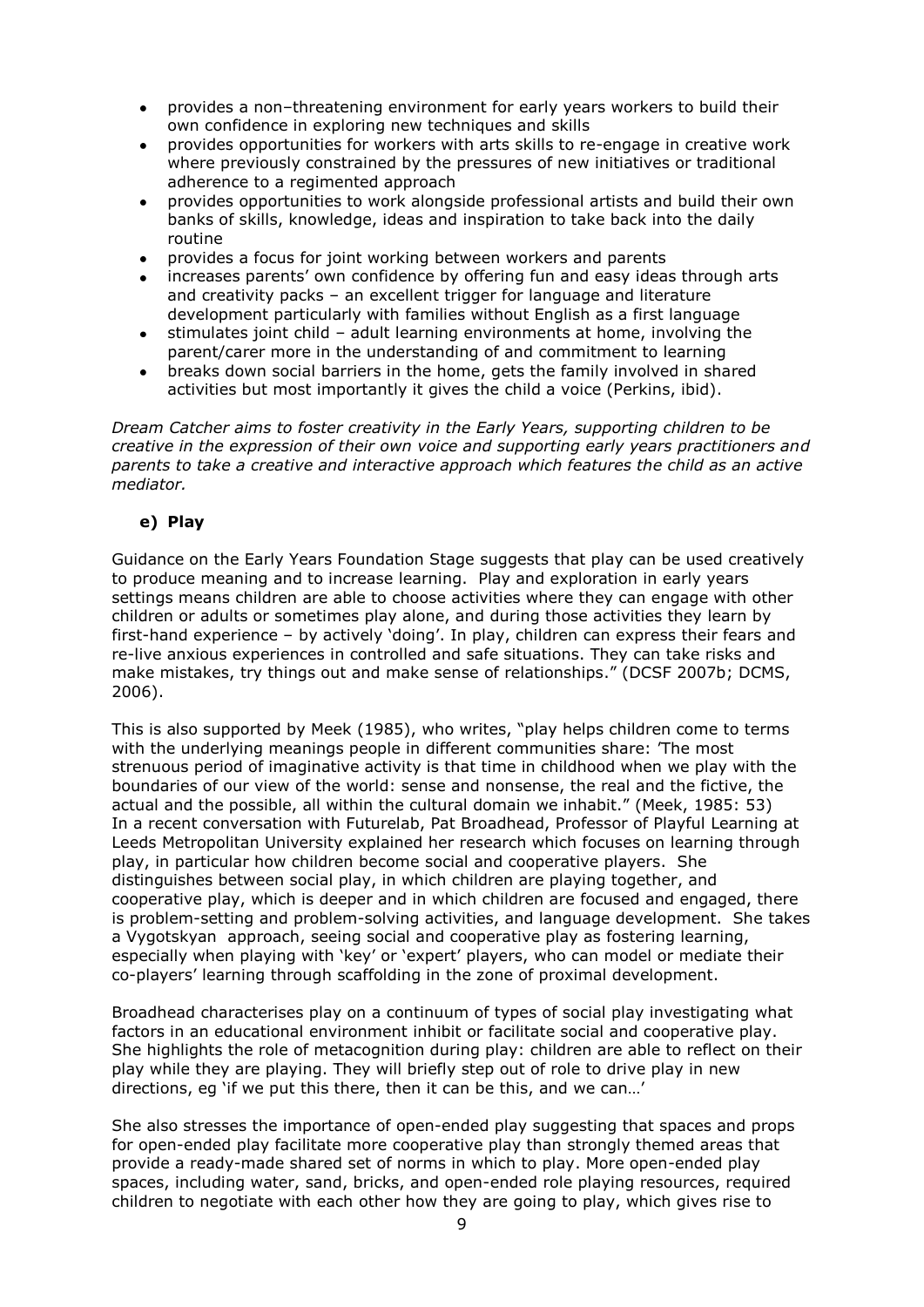more cooperative play. One child called such a space the "whatever you want it be place". Broadhead's research took place in a context supported by 'playful pedagogues', practitioners who were highly experienced in facilitating play and understood the learning benefits of play, and in which play was highly valued and understood as such by children.

She suggests, however, that adult intervention can often reduce the quality of play, causing children to move away from cooperative play. This is because, as an outsider to the play, adults do not share the history and context of that play, so children have to stop and recap and explain themselves, rather than continuing in their play. This is not specific to adult intervention, but about the difficulty of an outsider involving themselves in play. Outsiders who attempt to join in play without understanding the shared play context may well be excluded as the players don"t want to interrupt their play to induct a new person.

Child and adult "expert players" do manage to join shared play, however, when they follow entry cues. These often take the form of a period of observation, standing on the periphery to understand what"s going on, then beginning to join in, perhaps by passing someone a resource, such as a lego brick or role playing prop. They may then be invited to join the play. Broadhead encourages practitioners to follow these cues, rather than to drive the agenda by asking children to "explain" their play through asking questions such as "what shapes have you used here" that are at odds with children"s play language and break the flow of play.

*Dream Catcher is a device which recognises the important role of play in children's lives and may allow children to communicate their experiences of play to parents, friends and practitioners. This is valuable for its own sake, in increasing parent and practitioner understanding of children's experiences and learning and also in helping children to learn by reflecting on their play as a means of expression. Dream Catcher could have a role in revealing the importance that children place on play to significant adults.* 

# **f) Use of technology in the early years**

There are several issues which need to be considered, as well as several areas of controversy, surrounding the use of technology in the early years. UK children (0-5) have access to wide range of media and technologies and recent research undertaken by Marsh et at has suggested that parents are generally positive about media use in children"s social, emotional, linguistic and cognitive development. This research suggests that young children are growing up in a digital world in which they are developing a wide range of knowledge, skills and understanding of media from birth, with family members mediating this process through their own social and cultural practices. Children between 0-5 years old experience, on average, 126 minutes of screen time per day. (Marsh et al, 2005).

Recent research on digital exclusion has illustrated that extensive contact with digital technologies is by no means universal (eg CLG, 2008). However, the increased presence of technology in young children"s lives has led some commentators to express concern about technology"s potentially negative effects (Wartell & Jennings, 2000). Some of this concern about children"s exposure to technology may be due to the fact that technology as currently used in early years settings in the UK is used mostly to introduce "key skills" rather than to foster greater interactivity or creativity or to provide a vehicle for child voice (Aubrey & Dahl, 2008). Technology may therefore be viewed negatively as a factor which decreases children"s contact with other children and adults.

In their collection of three papers outlining perspectives on early years and digital technologies, Eagle et al (2008) suggest that more attention needs to be given to the way that technologies can be used creatively to increase interaction with and between children in the early years. They argue that "the interactional dynamics of intimate shared moments between children and adults around shared artefacts is clearly key....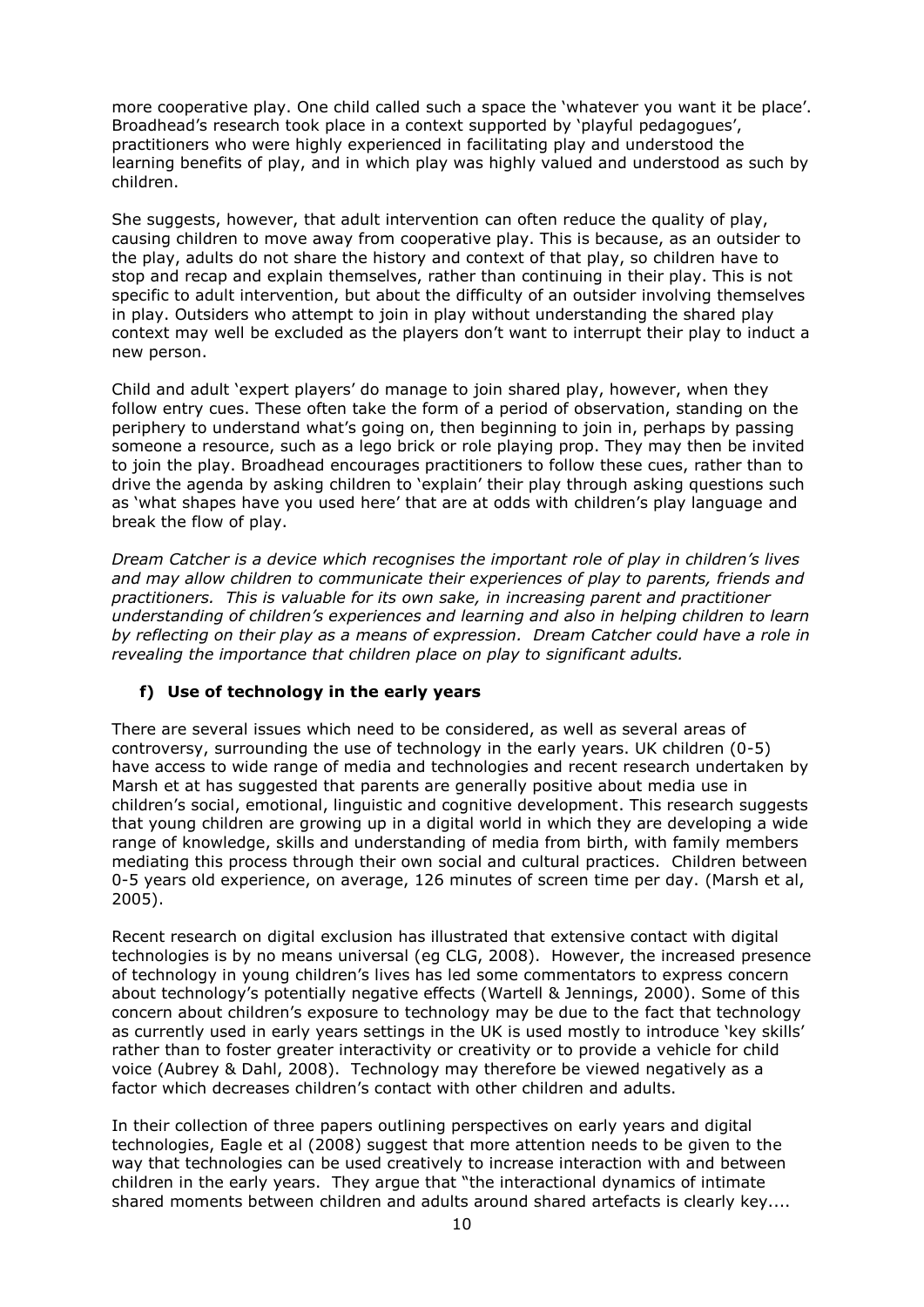Yet the design of educational technology seems to overlook such issues, and, even in the research world, little is written about this, with some important exceptions" (Eagle et al, 2008: 34). They suggest that "what is missing in the design of much software for the early years is an awareness that learning derives from a process of interaction with both the social and the physical world, with parents and teachers being key actors in children's learning experiences" (Eagle et al, 2008: 37).

*Dream Catcher aims to address this tendency for research, policy and design to overlook the way in which educational technology can be designed to facilitate greater interaction between children and between children and significant adults. It is important to emphasise that rather than Dream Catcher encouraging decreased contact between children and adults, the idea of Dream Catcher is an example of where the use of technology may be able to increase interaction and support meaningful and creative conversations between children, parents and practitioners. The Dream Catcher project therefore aims to provide a technological tool to encourage and support creative and interactive practice with digital technologies in early years settings.*

# **TRIALLING DREAM CATCHER**

In order to explore the ideas informing the further development and use of Dream Catcher, a short two-week pilot trial was designed to take place in two early years settings in December 2008 – Hallam Road Children"s Centre in Manchester and St Saviour"s Nursery and Infant School in Bath.

## **a) Technology used**

Rather than building a full prototype of Dream Catcher at this stage, it was felt that it would be more beneficial to design a preliminary trial exploring the concept of Dream Catcher using existing technology. The results of this trial could then be used to inform potential further developments of the Dream Catcher idea.

The trials therefore involved the use of digital cameras and PDAs. A prototype Dream Catcher application was created for the PDAs which featured a small dragon character which was called the Dream Catcher



When children used the PDA stylus pen to tap this character they were taken to a screen which offered the choice of either making a recording or seeing a recording, and an audio soundtrack giving these choices was also triggered.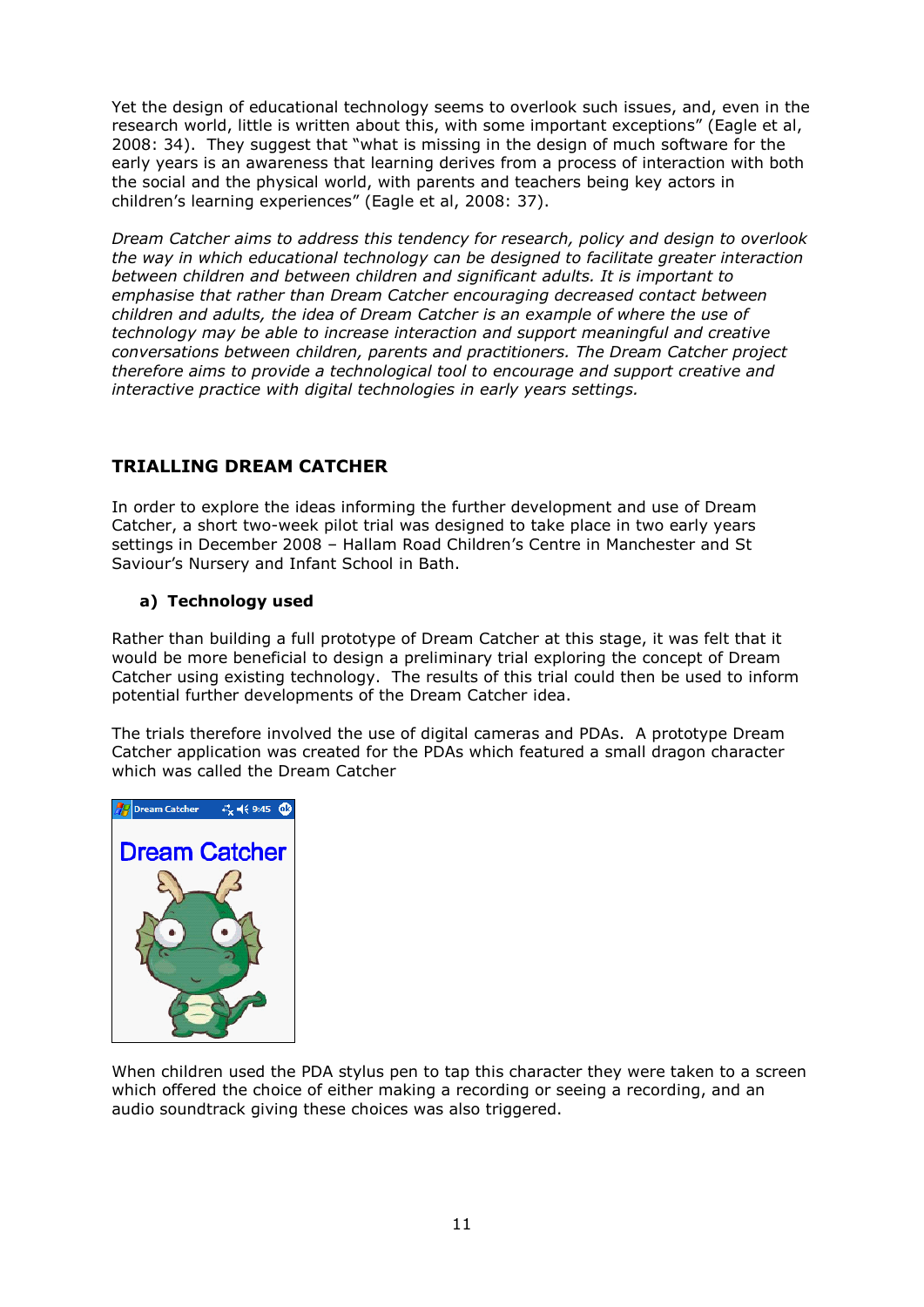

If the children chose to make a recording they could either take a photograph or set the PDA to make a video recording. The digital cameras did not involve the use of a Dream Catcher character but were used as standard cameras and video recorders. Both PDAs and cameras featured play-back functionality so that children could review and share their recordings.

St Saviour"s Nursery and Infants School in Bath was provided with both cameras and PDAs and parents were given the choice between these two technologies. In Manchester, Hallam Rd Children"s Centre was provided only with PDAs.

## **b) Details of the trials**

The Dream Catcher devices were left with the settings for two weeks and it was intended that the devices would move between settings and children"s homes and that children would be able to share and discuss the recordings they made at home and at the setting with both parents and practitioners for the whole of this period. The trials involved two to three "focus" children from each setting who would take the "Dream Catcher" devices home with them every day. In addition, general Dream Catcher devices were provided for all children to use within the setting. The focus children were selected by the early years settings, and the settings made the initial approach to parents and children asking them if they were interested in being involved. In Hallam Road Children's Centre in Manchester three focus children took part in the trials. In St Saviour"s Nursery and Infants School in Bath, there were two focus children involved.

In Hallam Road, the trials took place in a Nursery context and at St Saviour"s in the school's reception class. In each early years setting, initial meetings were held before the trials began with the practitioners and parents to explain the purposes and practicalities of the trials. At the beginning of the trials both parents and practitioners were given packs giving further details regarding how to use the devices, including some suggestions for how they might introduce Dream Catcher to the setting or the home. Parents and practitioners were asked to allow the children to decide when and how to use the Dream Catcher to make recordings. Researchers encouraged parents and practitioners periodically to prompt children asking "shall we make a recording of this?" but it was stressed that using the Dream Catcher should not be regarded as "homework" and the decision about whether to make recordings and what to record should lie with the child. Parents and practitioners were also asked to review the recordings on the Dream Catcher devices each day before they were sent home or to the early years setting to ensure that these recordings were appropriate for others to see. If they deleted recordings, they were asked, where possible, to discuss this with the child.

In the Manchester early years setting, a range of practitioners worked with children in the Nursery class using the Dream Catcher devices. In St Saviour"s in Bath both the reception class teacher and the head teacher held discussions with children during the Dream Catcher trials. In children's homes, the Dream Catcher devices were used with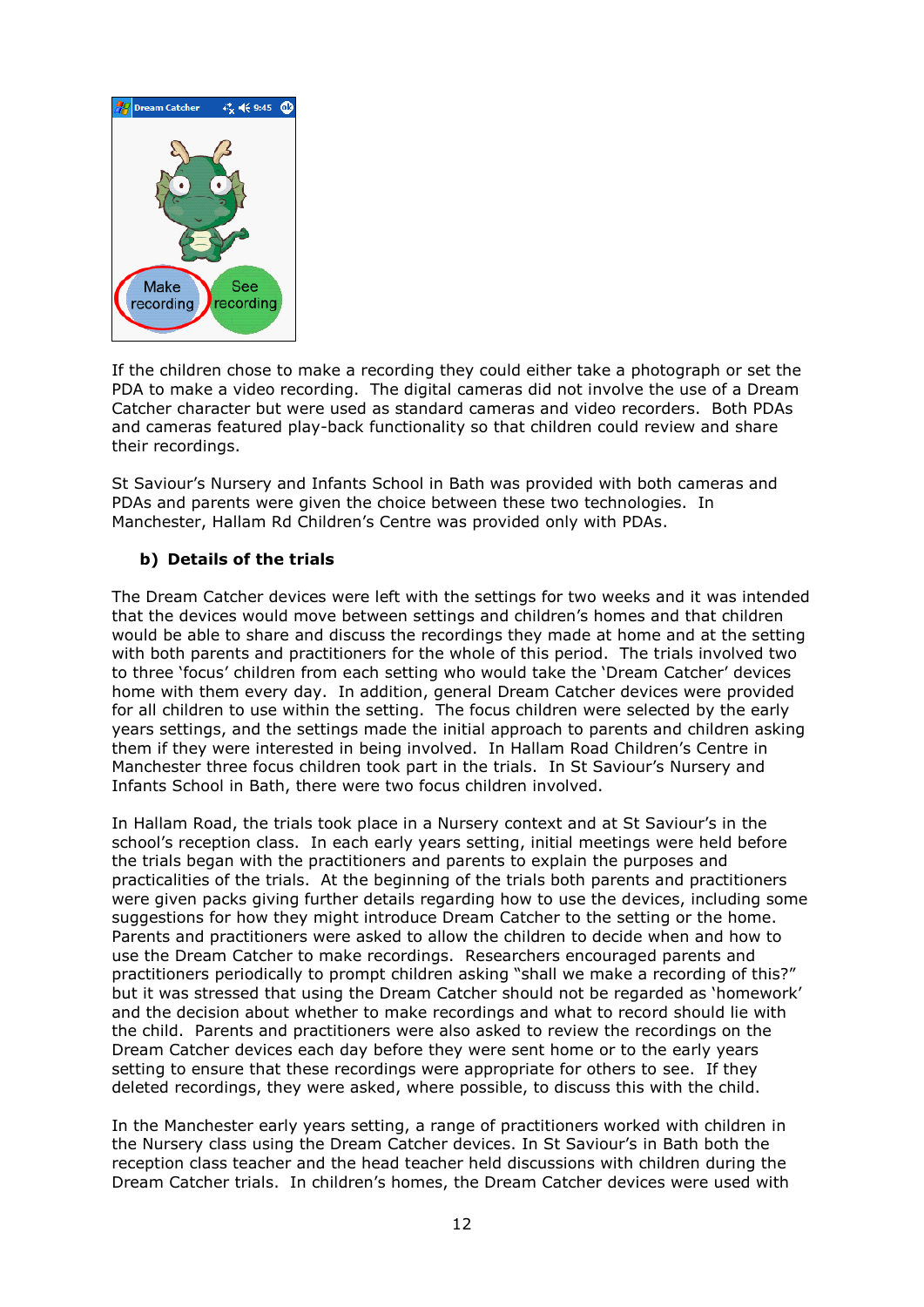parents (both mothers and fathers), as well as with siblings and, in some cases, extended family (mainly Grandmothers and Grandfathers) and family friends.

## **c) Data collection methods**

Data collection involved the use of research diaries as well as extended final interviews with parents and practitioners. Researchers also visited the two early years settings during the course of the trials to observe and record the children using the Dream Catcher devices and the recordings which the children made throughout the project were passed on to researchers. The research diaries, however, were used very minimally by both parents and practitioners.

# **GENERAL DISCUSSION AND EMERGING FINDINGS FROM THE RESEARCH**

There were several important initial findings that emerged from the trials at both St Saviour"s Nursery and Infants School in Bath and at Hallam Rd Children"s Centre in Manchester and these are detailed below.

The trials at Manchester had to be largely abandoned after only a few days due to technological problems with the PDAs (detailed below). At St Saviour's, too, the PDAs were used for only two to three days. This setting, however, had also been provided with digital cameras, and these were used much more successfully. One focus child from St Saviour"s, Noah, used the camera throughout the trials to take and share pictures with parents and practitioners. The other focus child from St Saviour's, Summer, stopped using both the PDA and the camera after only a few days. Despite technological difficulties, however, practitioners and parents from both settings voiced significant support for the idea behind Dream Catcher.

## **a) Introducing the Dream Catcher devices to the setting and integrating their use into daily practice**

Practitioners reported that they found it fairly easy to integrate Dream Catcher into their daily practice. This may be because both settings were already interested in promoting a culture of listening within the setting. St Saviour"s Nursery and Infant"s School have been part of the long-running 5x5x5=creativity project, which is based on the childcentred Reggio Emilia educational approach from Northern Italy<sup>2</sup>. Practitioners at this setting had therefore been using digital cameras as a method of documentation and reflection for some time. They were interested to see, however, how this practice could be enhanced by allowing children, rather than practitioners, to take photos. The trial settings had, in many ways, already embedded the sort of approaches that inform the Dream Catcher project which was helpful in achieving a seamless introduction of Dream Catcher into the settings. It may be more challenging to introduce the Dream Catcher concept to a setting which may not already be committed to such an emphasis on creative and interactive child-centred approaches.

*A package of guidance for early years settings could therefore usefully be developed to aid the introduction of the Dream Catcher concept into early years settings, and to support the sort of creative and interactive child-centred approach which the effective use of the Dream Catcher tool requires.* 

## **b) Use of the Dream Catcher devices in the setting**

Within the Bath setting, the Dream Catchers were mainly used during the children"s "discovery time," (although they were available throughout the day) and pictures were

<sup>-</sup><sup>2</sup> [www.5x5x5creativity.org.uk](http://www.5x5x5creativity.org.uk/)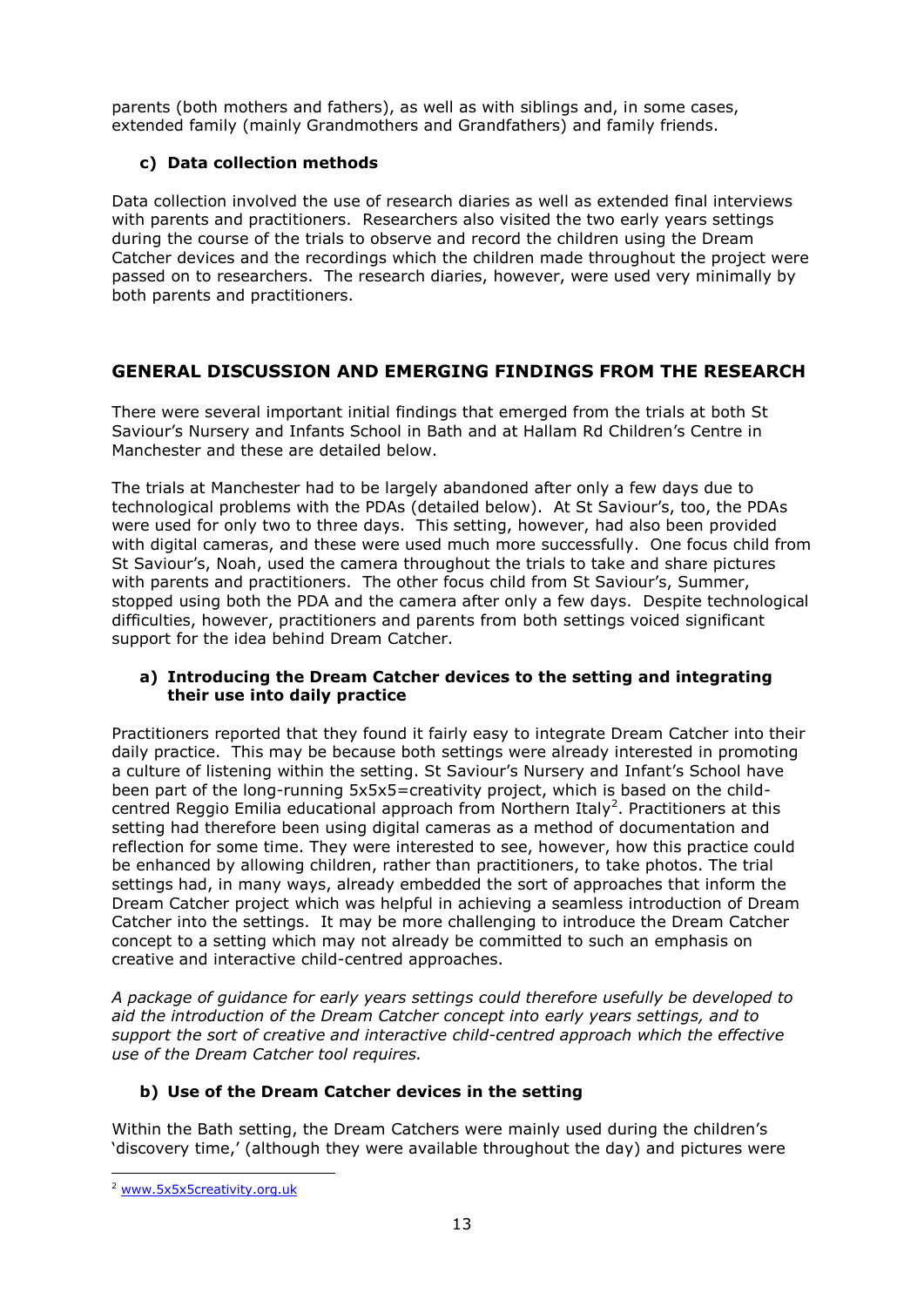then viewed and discussed with the children in the setting during a period of review taking place at the end of each day. In terms of what the children recorded in the setting, the practitioner reported that in general there were a lot of blurred and posed shots. She commented that "everything was special – they wanted to take photos of everything."



*Photographs taken by children with Dream Catcher Devices within the Bath setting*

In Manchester, where the trials took place in a Children's Centre, the use of the Dream Catcher devices was less structured (reflecting the way in which the Children"s Centre is often able to embrace more flexibility than in a Reception class). Practitioners at Manchester reported that, when they were able to overcome the technological difficulties and use the device, the children took photos mainly of themselves within the setting. There was one child who used the device only to repeatedly record circle time and songs and was not interested in using the device at other times. This suggested that there may be something particularly meaningful about these times to this child. The limitations imposed by the poor quality of the PDA technology, however, meant that it was not possible to explore this issue further.





*Using the Dream Catcher Devices in the Manchester setting*

*Initial findings regarding the use of Dream Catcher devices within the settings suggested that, where they were able to use the devices to make recordings in the settings, most children were somewhat indiscriminate about what they recorded. Dream Catcher was used differently in the two settings and it may be that any support and guidance which is developed around the use of Dream Catcher needs to be targeted to particular types of setting and age groups. It would also be useful to see the results of a longer and more in-depth trial which would provide more detail about how children use the Dream Catcher devices within the setting.*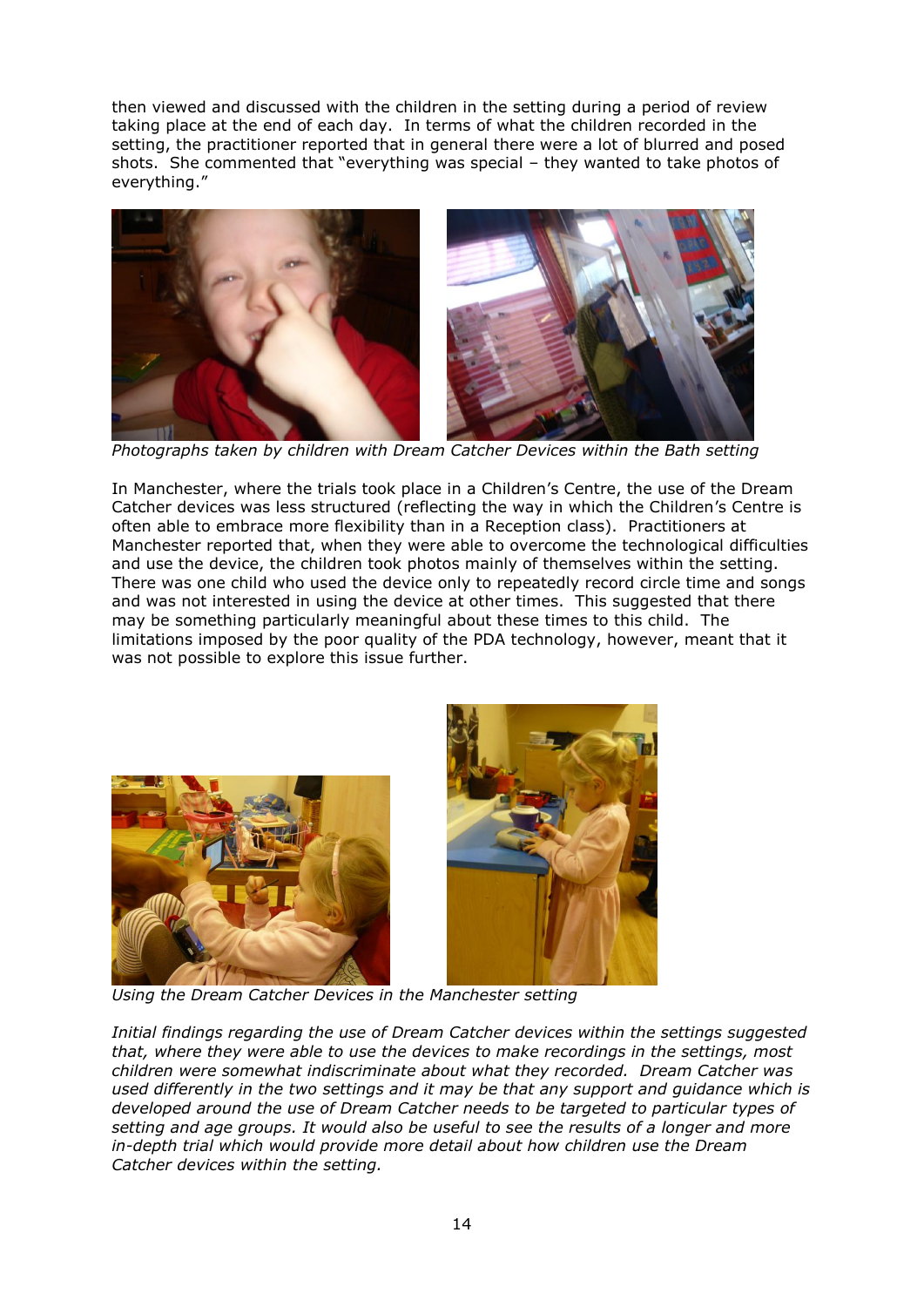## **c) Use of the Dream Catcher devices in the home**

There were variations in the way that children responded to and used the Dream Catcher devices in the home. The mother of one of the Bath focus children, Noah, reported that one of his favourite things to take photos of whilst outside of the setting was the back of the car and that he took "endless pictures of his feet in the air." Noah himself, when asked what he would take photos of if he could take photos of anything in the world, said he would take photos of Africa ("because I have never been to Africa") and the tubes on the inside of his belly (but "I"d have to swallow a little man with a camera first"). The other focus child in Bath, Summer, only took part in the trials for a few days but the recordings received from her device were mainly of objects in the outdoors such as swans and trees, along with several photos of her sisters (suggesting she had been using the device with siblings). Although the researchers were unable to talk to Summer"s dad about the project, practitioners at the setting felt that Summer had stopped using the device because it did not work very well outside and in low lights. Summer"s dad was interested in photography and owned a high-spec camera and his frustrations about the limited functionality of the digital camera provided were thought to explain why Summer stopped using the device in the home.







*Photographs taken by children from St Saviour's Nursery and Infant's School whilst outside of the early years setting*

Practitioners in Manchester reported that they had seen limited footage from the children"s homes. When children and parents had managed to make the devices record at home, the poor quality of the PDA recording software made it difficult for either children or practitioners to recognise what their recordings represented. However, interviews with parents confirmed that families had tried to use the devices in the homes. One of the focus children, Eva, had four siblings and she used the Dream Catcher with her brothers and sisters. Another of the focus children, Scarlet, used the device with her extended family, with her Grandmother (herself a former head of an early years setting) being very much involved in the trial.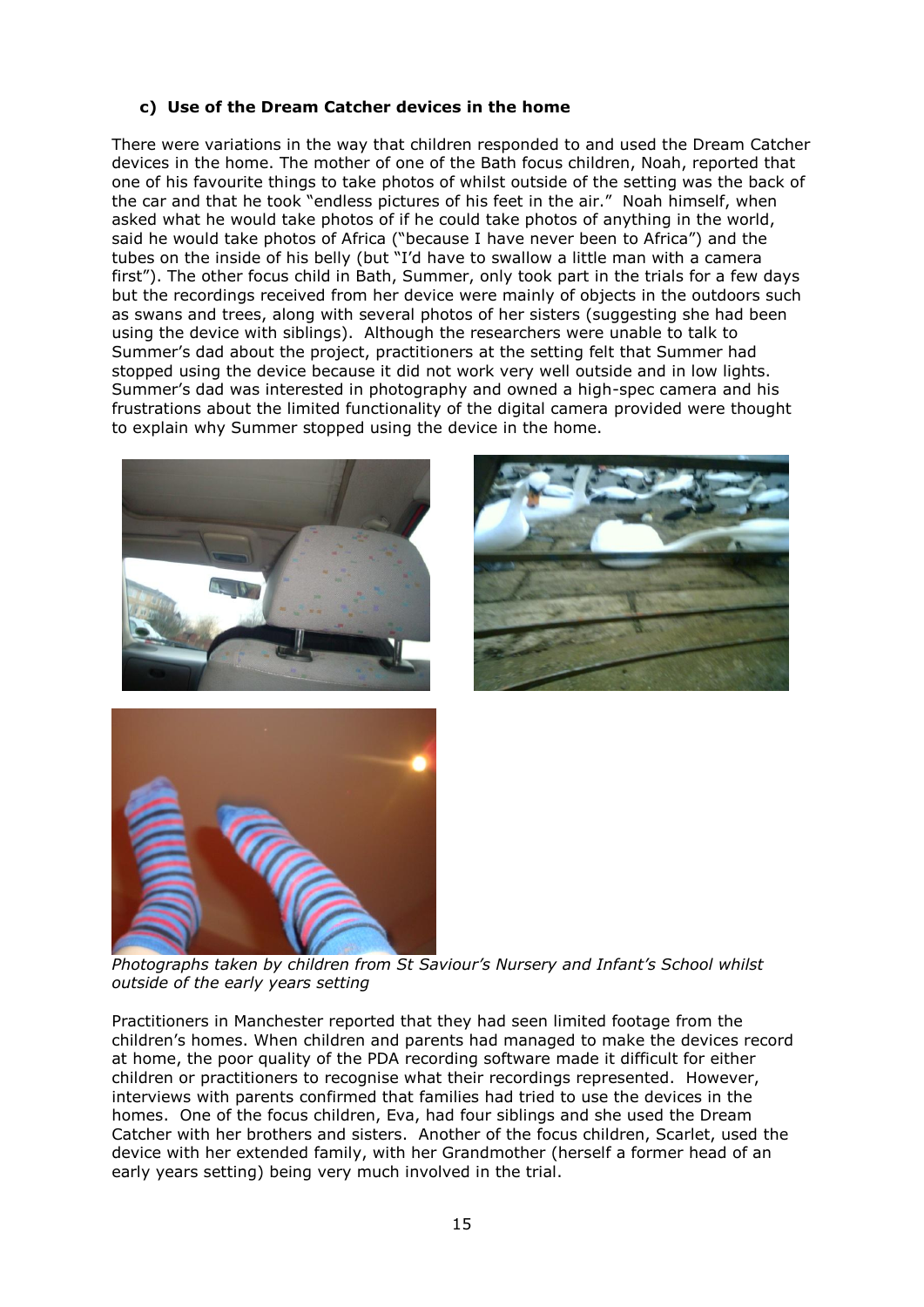





*Photos taken by children from Hallam Road Children's Centre whilst outside of the early years setting*

*Children appeared to be more selective about what they took photos of whilst in the home or with their families than they were within the setting. Towards the end of the trial, patterns were beginning to emerge with individual children taking photos of particular kinds of objects or events. This suggests that the concept of Dream Catcher may be helpful in allowing children to highlight to parents and practitioners the sort of things that are preoccupying them outside of their time in the early years setting. Again, therefore, it would be useful to undertake a longer and more in-depth study to gain more substantive information about how different children may make use of the Dream Catcher device outside of the early years setting.*

## **d) Technological issues**

There were several technological issues which arose during the Dream Catcher trials and the PDAs were found to be almost impossible for the children to use. Children often accidentally closed the Dream Catcher application and then were unable to re-open it without assistance. It was also easy for children to open other applications over the Dream Catcher application which they did not know how to close. This meant that children needed a prohibitive amount of adult intervention and support in order to use the PDAs and often became frustrated whilst trying to make them work. In addition, the PDAs took very low quality photographs and videos and could only be used effectively in bright light. There were several occasions when the video function failed to record despite the presence of a light indicating that the device was recording. This caused disappointment when children or parents thought they had captured particularly special moments. Eva"s family, for example, were disappointed when they took the Dream Catcher on holiday with them and were initially pleased that they had recorded parts of the holiday only to find that the devices had in fact failed. The PDAs also regularly froze or showed error messages meaning that they needed to be rebooted. In combination, these factors meant that, despite their best efforts, neither setting were able to use the PDAs for the full two week period.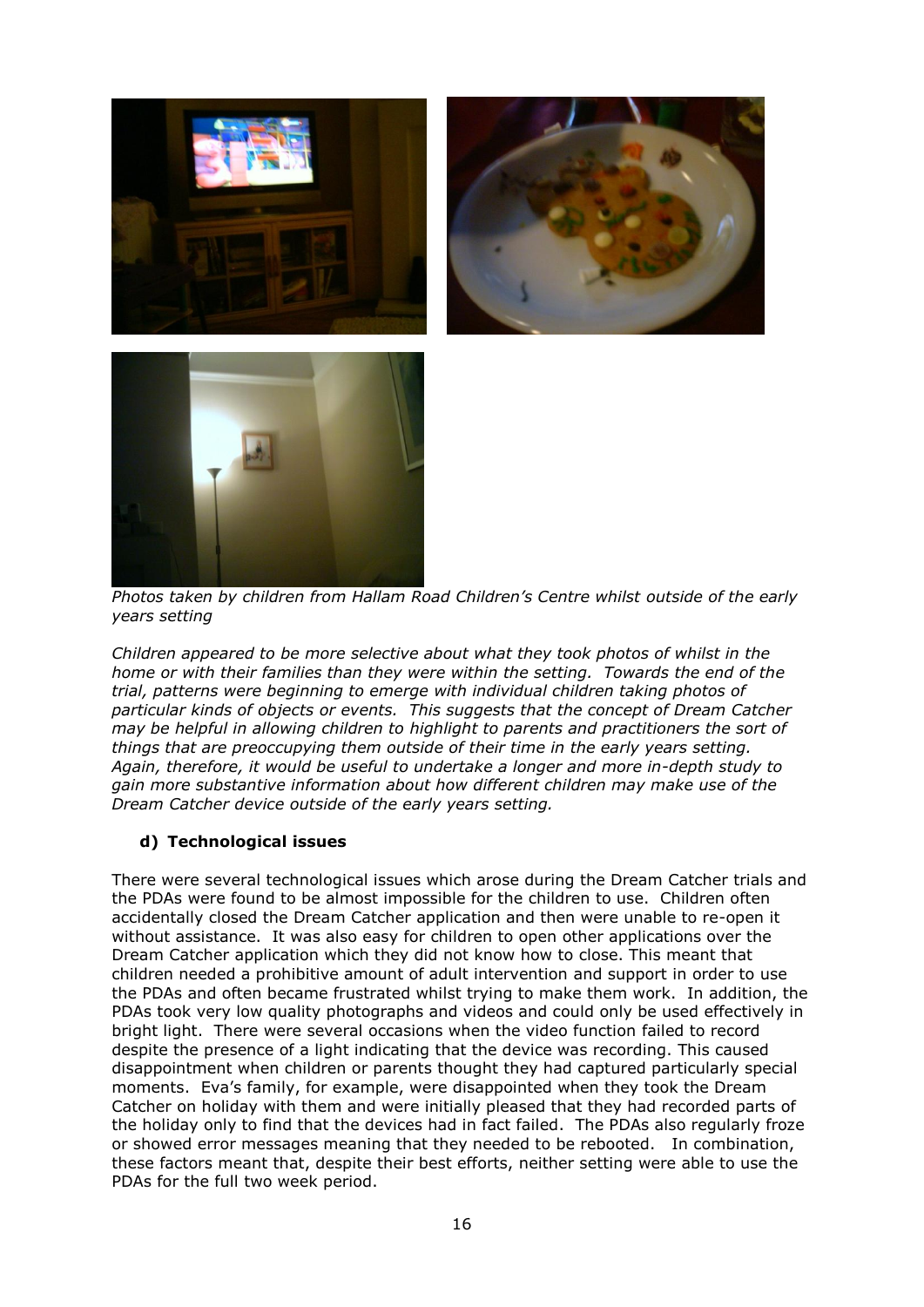The Manchester setting was only provided with PDAs and these technological problems therefore had an especially severe effect on the trials at Manchester. Although the technological problems caused frustrations, parents and practitioners at Manchester continued to voice support for the idea of Dream Catcher. Eva"s mother, for example, felt that these were "just teething problems with the project" and that with different technology, Dream Catcher would prove to be a good concept that could help parents interact and build up a good relationship with early year settings. A common theme emerging from interviews with participants in Manchester was "good idea, wrong technology."

There were fewer technological problems experienced with the digital cameras although some children found it difficult to access the play-back option and one of the focus children in Bath found it frustrating that the immediate review of the picture only stayed on screen for a few seconds. Very little use was made of the video recording functionality of the digital cameras and it may be that children found this difficult to access. In general, however, once the children had learned to use the camera, and how to keep it still, they could use it with very little intervention or support. Participants who used the digital camera during the trials, however, felt that future developments of the Dream Catcher device need to be simple and robust and should be easier to use than a standard digital camera.

*More work therefore needs to take place on the form which the Dream Catcher devices should take and their future design. The results of the initial trials suggest that the use of PDAs should be abandoned and that further developments should focus on the development of a robust and simplified Dream Catcher tool or on making use of already existing camera technology.*

## **e) Children"s perceptions of the devices**

Children at both settings responded in different ways to the Dream Catcher devices. The practitioner at Bath reported that Noah, one of the focus children carried his Dream Catcher (in this case a digital camera) with him wherever he went. The head teacher at the school commented that Noah "really loved" using the device, and seemed to find the concept of making recordings "funny" – it made him laugh to take and share photos. Noah"s mother also confirmed this, saying that Noah loved using the camera so much that she was considering buying one for him to use at home. In Manchester, Eva"s mother felt that the Dream Catcher had caught Eva"s imagination and noticed that Eva often tried to use it even when it was not working. The practitioners at Hallam Road confirmed this, commenting that "Eva loved it and carried it around everywhere."

Another child, Scarlett, however, was less impressed with the device. Both Scarlett"s Grandmother and her parents reported that Scarlett "didn"t really get on with" Dream Catcher and "just wasn't interested in it." Whilst she had initially been attracted by the device and she enjoyed the Dream Catcher character, she was frustrated with the technological problems and found the foam casing unappealing and therefore soon lost interest.

*Some children felt a strong sense of ownership over the devices whilst others were less interested in them. This suggests that, as would be expected, different children will respond in differing ways to future Dream Catcher developments. This may be due to their individual preferences, their differing experiences with the devices, their differing levels of familiarity with the devices or the differences in PDA and camera technology (and the fact that using the cameras did not involve navigating an unfamiliar application). This is something which should be considered and further explored in future developments of the Dream Catcher device and in any further trials.*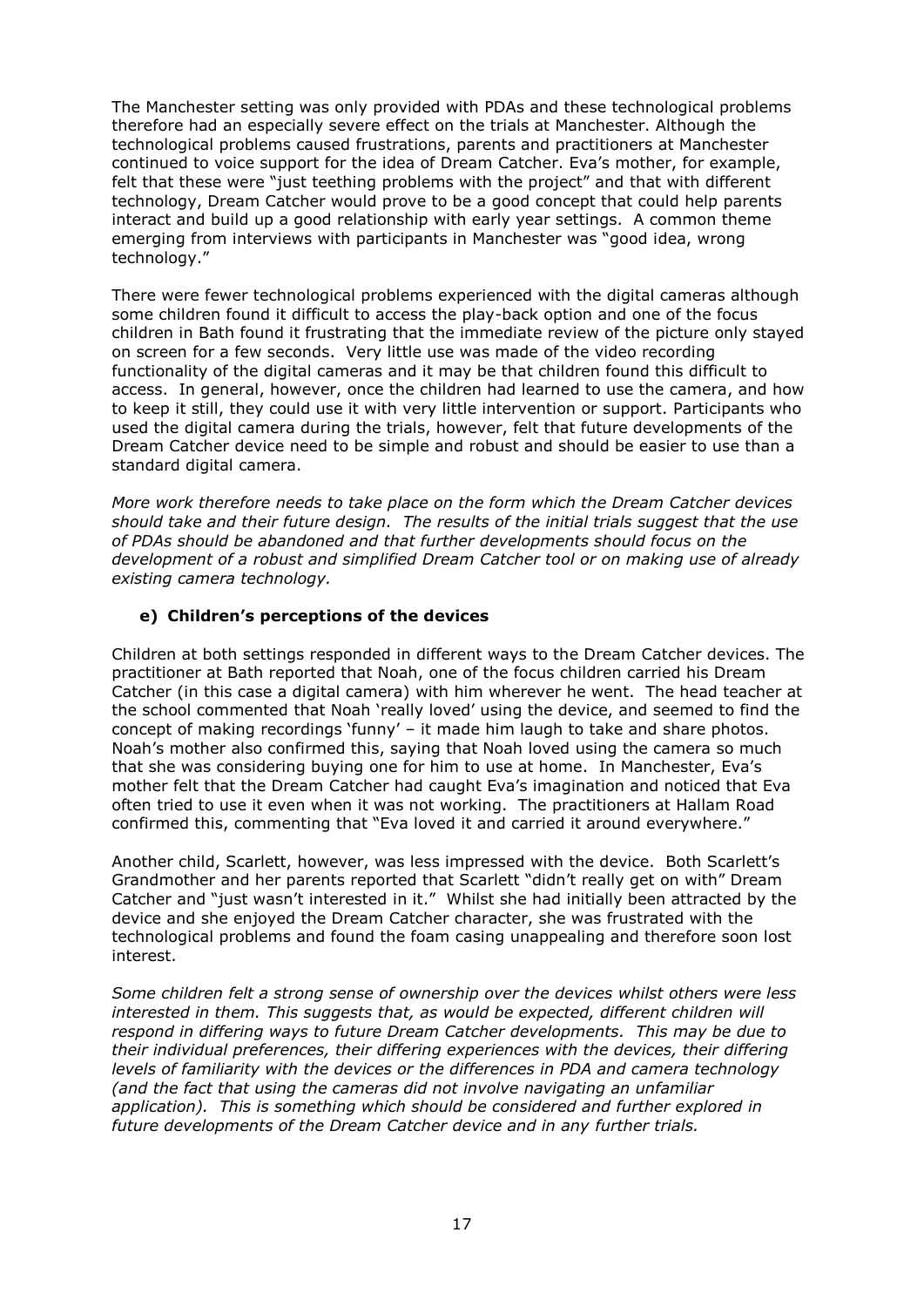#### **f) Participant"s perceptions of the benefits of the Dream Catcher idea home-setting connections**

Parents and practitioners at both settings emphasised the value they placed on the idea of increased interaction and connection between home and early years settings and thought that the idea of Dream Catcher had significant potential to support this.

**Child voice and child-centred practice**: Practitioners at St Saviour"s Nursery and Infants School thought that Dream Catcher could be a useful tool for enriching a culture of listening within a setting or a child"s home. However, staff emphasised that the Dream Catcher device alone could not achieve this. Instead, he felt that it was the specific child-centred practice which the device suggests, in combination with a general commitment to promoting child voice within the setting, which had the potential to make important contributions to facilitating the expression of children"s voices and childcentred practice.

**Remembering and sharing informal and formal learning**: The practitioner at St Saviour"s commented that one benefit of Dream Catcher was that it provided a tool to help children to remember their learning and then to share it with others. She was interested in using this idea further in her practice as part of daily reflection as she felt that children in the early years sometimes found it difficult to reflect upon their learning.

**The immediacy of capturing visual images**: Practitioners and parents at both Bath and Manchester felt that the visual images captured by Dream Catcher were useful in their immediacy, and in retaining children"s interest as well as in allowing parents to see what had happened in the early years setting. Both parents and practitioners felt that children would not react as well to recorded audio as they found the process of visually being able to see themselves exciting and interesting.

*There was considerable support for the idea of Dream Catcher from participants in these trials. Participants felt that there may be significant benefits from introducing the use of Dream Catcher to early years settings and homes and the trials therefore suggested that Dream Catcher project should enter into a second phase of development*

## **g) Dream Catcher as an object of play rather than a device to record play**

In both settings the Dream Catcher devices were used more as an object of play, rather than as an object to record play or to record the telling of stories. Although children did use the devices to make recordings these recordings were not of play or stories as had been originally envisioned when the idea for Dream Catcher was developed.

When they visited the Manchester setting, for example, researchers observed that the focus children were engaging in role play as grown ups, Scarlett in particular pretending to use the PDAs to take notes just as she had seen her Mum do. Accordingly, one of the focus children at Manchester, Eva, took exception to the foam covering which had been provided in an attempt to protect the PDAs and removed it. Eva was concerned that the Dream Catcher should look as "real" as possible so as to more effectively engage in her role play.

In Bath, Noah"s mother felt that the Dream Catcher itself had become an object of play, and that it was very hard for Noah to step outside of that in order to conceive of the Dream Catcher as an external object he could use to record his play or stories. When she had suggested that he try to record play or stories, those play or stories that he had been involved in had immediately stopped and the play had instead become about the Dream Catcher.

*The way in which Dream Catcher became an object of play did not detract from children's ability to use Dream Catcher to record the things that interested them. It does, however, suggest that if Dream Catcher is to be used to record children's story or*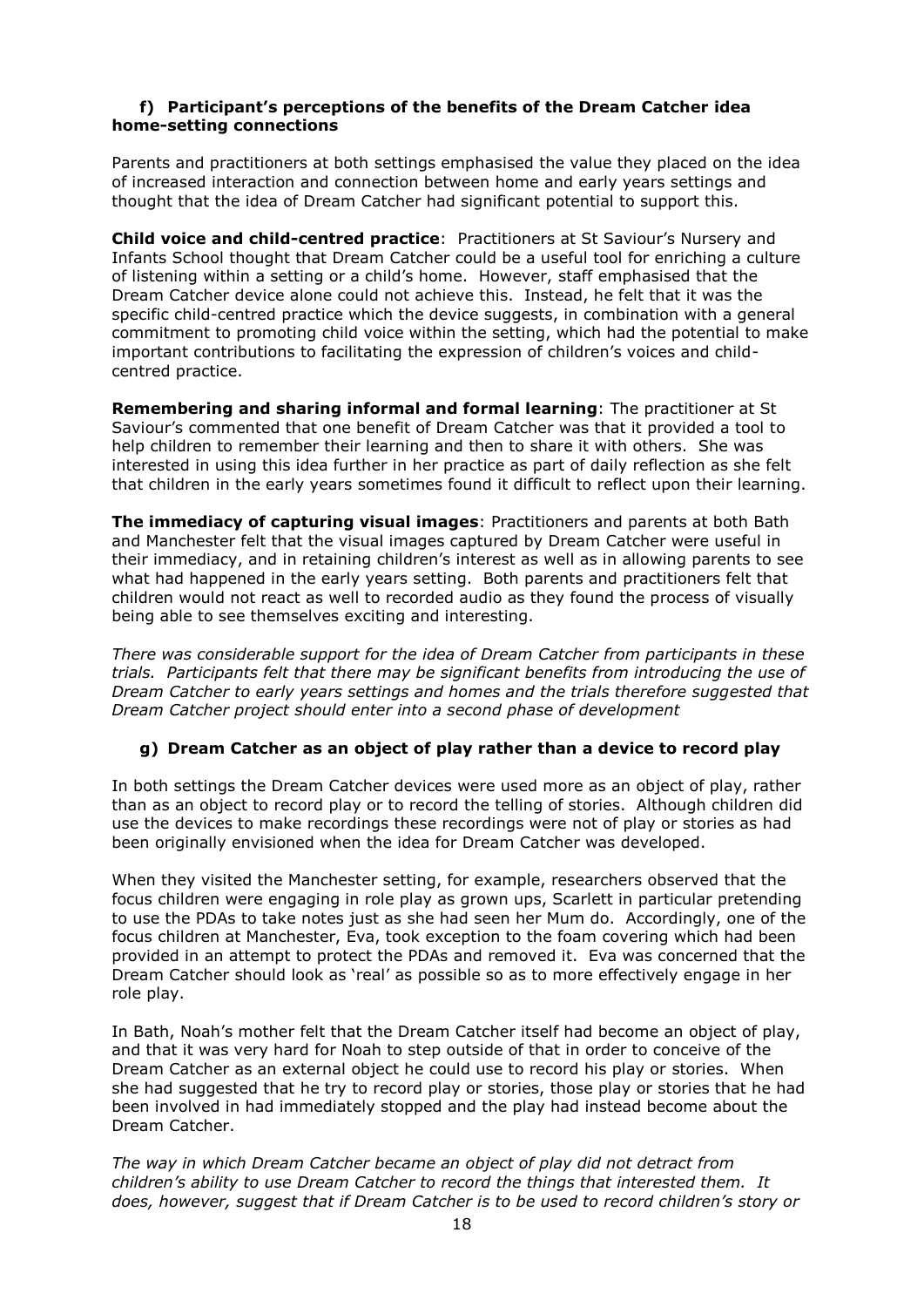*play, this would require the development of specific story and play-based practice in early years settings (in addition to child-centred practice in general). Future developments of Dream Catcher should work with children, parents and practitioners to further explore whether Dream Catcher should have a focus on play and story-telling and, if so, how early years settings can be supported to embed this approach into their daily practice.*

#### **h) Finding ways to manage the time required to use Dream Catcher effectively**

The practitioner at Bath found that it was time consuming to respond to all of the children"s questions about the Dream Catcher devices and to assist with the various difficulties they experienced whilst learning how to use the devices. This was particularly true in relation to the PDAs due to the technical difficulties detailed above. The devices had been introduced to the children in small groups at the beginning of the trial and by the end of the two week period the children in the setting were just learning how to use the cameras whilst the focus children who had had more access to the devices were very competent in their use. The practitioner felt that given time all of the children in the setting would have been able to use the cameras with a minimum of supervision and she would have been interested to see how this ease of use would have affected the way in which the children used the devices and what they made recordings of. She therefore expressed on several occasions that she wished she had had more time to devote to the project and that she would have been interested in the results of a trial which took place over a more prolonged period of time.

The head teacher at St Saviour"s confirmed this, feeling the Dream Catcher would be impossible to manage if all of the children in a class of thirty were able to take a device home with them. This was not just in terms of the activities required to make Dream Catcher a success but also related to the practicalities of processing the images, reviewing them and finding time to discuss them. He suggested that in order for Dream Catcher to be successful, a simple robust "dream catcher" device (or devices) would need to be based in the early years setting which would then act as a roving device(s) with children taking it in turns to take them home.

*Whilst it may be valuable for individual children to have more one-on-one time with significant adults (and indeed this may be one of the benefits of Dream Catcher), early years settings and parents may need support in managing the time spent on Dream Catcher. It may be that a Dream Catcher device more like the original conception would be less time consuming than the use of digital cameras or PDA technology. Future development of the Dream Catcher tool should take this into consideration and should include the production of a package of support and guidance which would provide early years settings and parents with tools and techniques for the effective use of Dream Catcher.*

## **i) Suggestions for development and improvement**

Participants in both Bath and Manchester made many suggestions for how the Dream Catcher tool could be developed and improved. These are reproduced below.

The headteacher at St Saviour"s felt that Dream Catcher should be regarded as a "project rather than an object." He suggested that there were many creative approaches that could be taken within settings themselves to the process of developing the personality/character side of the device. The children could be involved in developing the character, a puppet could be used to introduce the device, children could also be involved in decorating the device or the device bag and this would create a feeling of shared ownership for those children. He suggested that the Dream Catcher could consist of a basic and robust technological device and a supportive package of materials which would be provided to early years settings and would include guidelines on methods for the children to customise their dream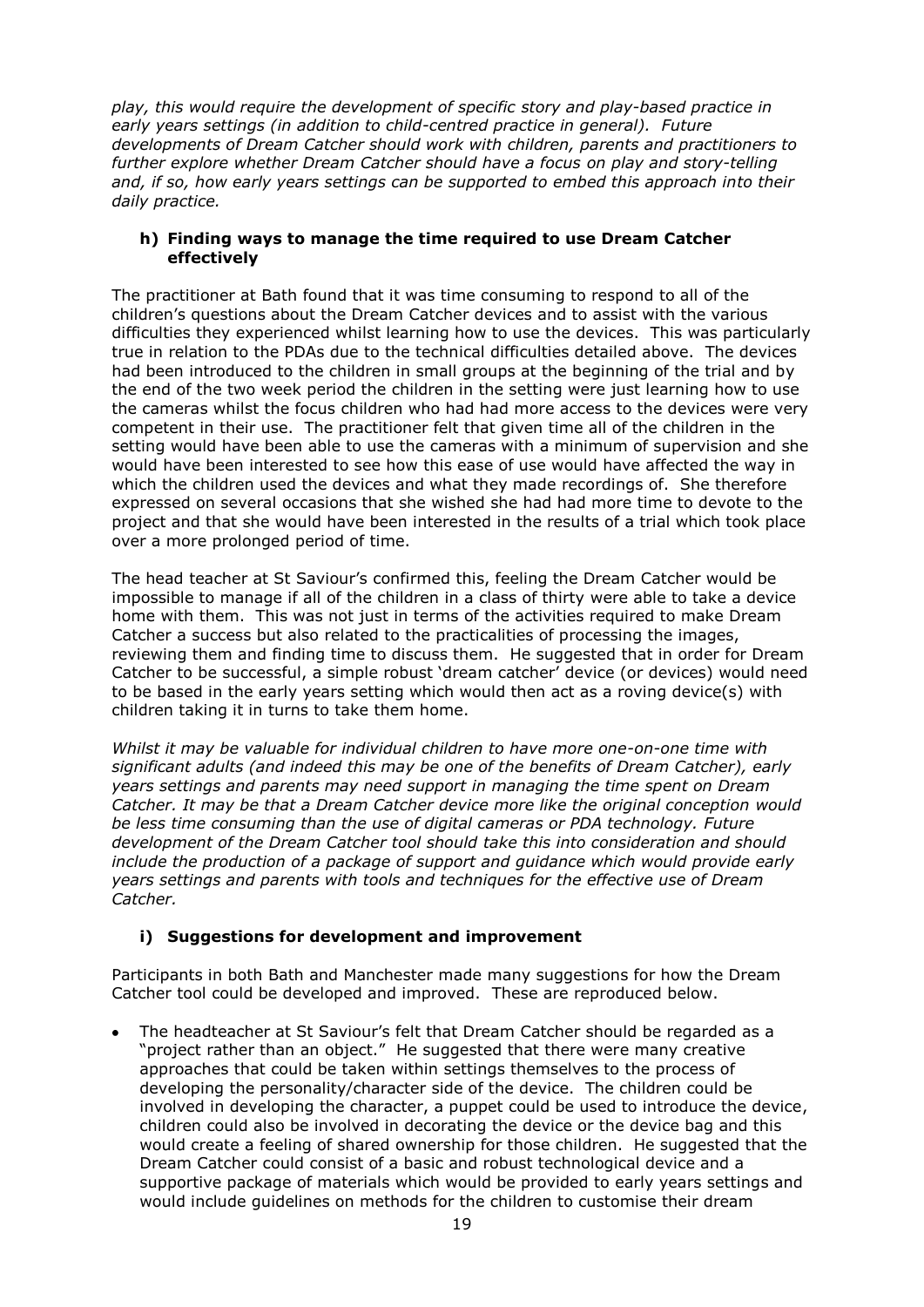catcher and information on creative and interactive child-centred practice and on more effective sharing of information between home and setting.

- There was general agreement that the Dream Catcher device needed to be as simple as possible and some suggestion that a simplified and basic digital camera or simple video recorder such as FLIP might be sufficient<sup>3</sup>. Both parents and practitioners suggested that the Dream Catcher tool should have a maximum of three buttons (a play button, a record button and a stop button).
- Staff felt that not only did the device need to be kept simple but so did the process of introducing the Dream Catcher concept. Both settings encouraged their practitioners to continue to try similar projects, but advised on keeping the use of Dream Catcher simple to allow the process to grow from small beginnings.
- Several participants suggested that the Dream Catcher device should be waterproof.
- One parent suggested that Dream Catcher needed to be easy to point in the right direction to make recordings – it had been difficult for her child to understand that she needed to turn the PDA device around in order to make recordings.
- The experience of one of the focus children indicated that Dream Catcher should have a longer review period after a photo had been taken.
- One child's parents suggested that the device should be colourful and bright. They also suggested that a way should be found "to make it a bit special" so that it was more appealing to children, such as decoration with stickers, fabric or beads.
- Almost all participants commented that they would have liked the device to have better functionality outdoors and in low light.
- Although children enjoyed playing with the Dream Catcher character, some participants felt that the idea of a "dream catcher character" was incidental to the idea of the Dream Catcher as a whole.
- Practitioners felt that on the PDA Dream Catcher application the blue button for "make a recording" and the green button for "see a recording" were too similar in colour and should be made more distinguishable.
- Some of the Dream Catchers were provided with a chord so that the child could hang the device around their neck and carry it round with them. Some parents at Hallam Road Children"s Centre in Manchester felt that this presented a strangulation risk and asked for the cord to be removed. They felt that if the Dream Catcher was to be attached to the children, it may be better for it to be in the form of a wrist watch.
- The practitioners in St Saviour"s where Dream Catcher was trialled in a reception class thought that it may be easier to integrate Dream Catcher into a nursery setting where there are more adults in the classroom.
- It was generally thought that a trial over a longer time period would be more beneficial.

*These suggestions for improvement have the potential to significantly improve the Dream Catcher tool and should therefore be taken into consideration in the future development of the Dream Catcher device and concept.*

# **EXPLORING THE RESEARCH QUESTIONS**

## **1) How does use of Dream Catcher facilitate the expression of children"s voices?**

Many of the children felt a very strong sense of ownership of the Dream Catcher devices and by the end of the trials there were perceptible patterns in what children were making recordings of in the home. This suggests that children had clear ideas about what they were interested in recording and were beginning to use the Dream Catcher devices as a vehicle for discussing these things. All trial participants agreed that the idea

<sup>-</sup><sup>3</sup> [www.theflip.com](http://www.theflip.com/)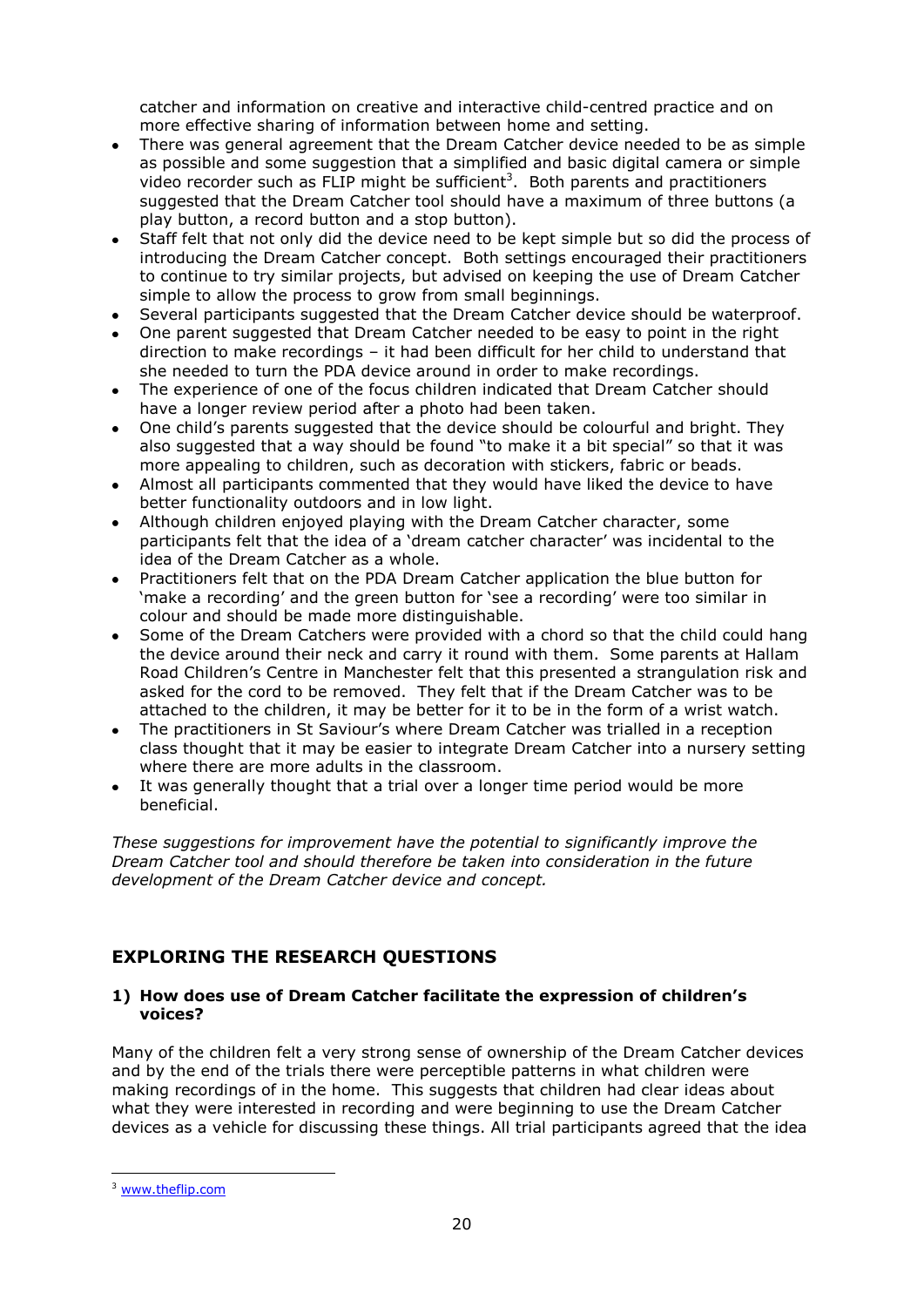of Dream Catcher, in combination with a commitment to child-centred practice, was valuable in providing a vehicle for the expression of child voice.

#### **2) How does Dream Catcher support links between home and the early years setting?**

When asked what she had learned during the project, the practitioner in the Bath setting reported that she had learned more about the way in which Noah learns. Watching Noah use Dream Catcher had made her realise how "kinesthetic Noah is in his learning" and that "a lot of his learning comes from himself and from fiddling around with the camera on his own." The head teacher felt that he now knew much more about Noah"s extended family than he did before the project began (he was, for example, able to name people important to Noah such as "Grandpa Beard" and other family members and friends). This suggests that Dream Catcher, along with the sorts of practices which the use of Dream Catcher requires, may have an important role to play in helping practitioners to learn more about the children in their care, to find out more about their home life and to better understand how they learn, including being aware of their self-directed and informal learning.

Noah"s mother also reported that she found Dream Catcher helpful in learning more about what happened during his time at the early years setting. She felt that it was often difficult to get a good idea of what children were doing whilst they were away from home during the day and that seeing photographs and video recordings had the potential to make parents feel more involved in their children"s learning. Since the Dream Catcher project finished, St Saviour"s have continued using digital cameras in the classroom and have provided monitors facing out to the playground so that parents can find out more about their children"s day when they are waiting to pick them up at the end of the day. Again, this suggests that Dream Catcher can provide a helpful method of sharing information about the early years setting with parents.

The practitioners at Hallam Road Children"s Centre were interested in being involved in the Dream Catcher project because they wanted parents to be able to see what children had done in the setting. They were interested in the way that Dream Catcher may be able to provide a three-way exchange of information and they hoped that Dream Catcher would encourage parents to contribute to the setting's understanding of the children's learning and create partnerships between parents and the setting. When interviewed, they agreed that the idea of Dream Catcher had potential to achieve this.

All those who participated in the research felt that it was possible to use digital cameras or other similar devices to aid effective and meaningful connections between children"s homes and early years settings and that there were important benefits to be gained from such practice.

#### **3) How does Dream Catcher facilitate meaningful conversations between children and their parents and practitioners?**

Researchers observed a wide-ranging and in-depth conversation between Noah and his early years practitioner which was prompted through discussing Dream Catcher and encompassed discussion of what people looked like on the inside, what it might be like to live in Africa and what Noah wanted to be when he grew up. In this case, Dream Catcher prompted the kind of practice that allowed Noah to discuss issues which interested him and encouraged him to think further about those issues. The head teacher confirmed that he had had conversations with Noah that he would never have had without the prompt of the photographs. At other times, however, both parents and practitioners reported that they did not feel that they had the time to engage in these conversations with children although using Dream Catcher did have the potential to prompt such discussions.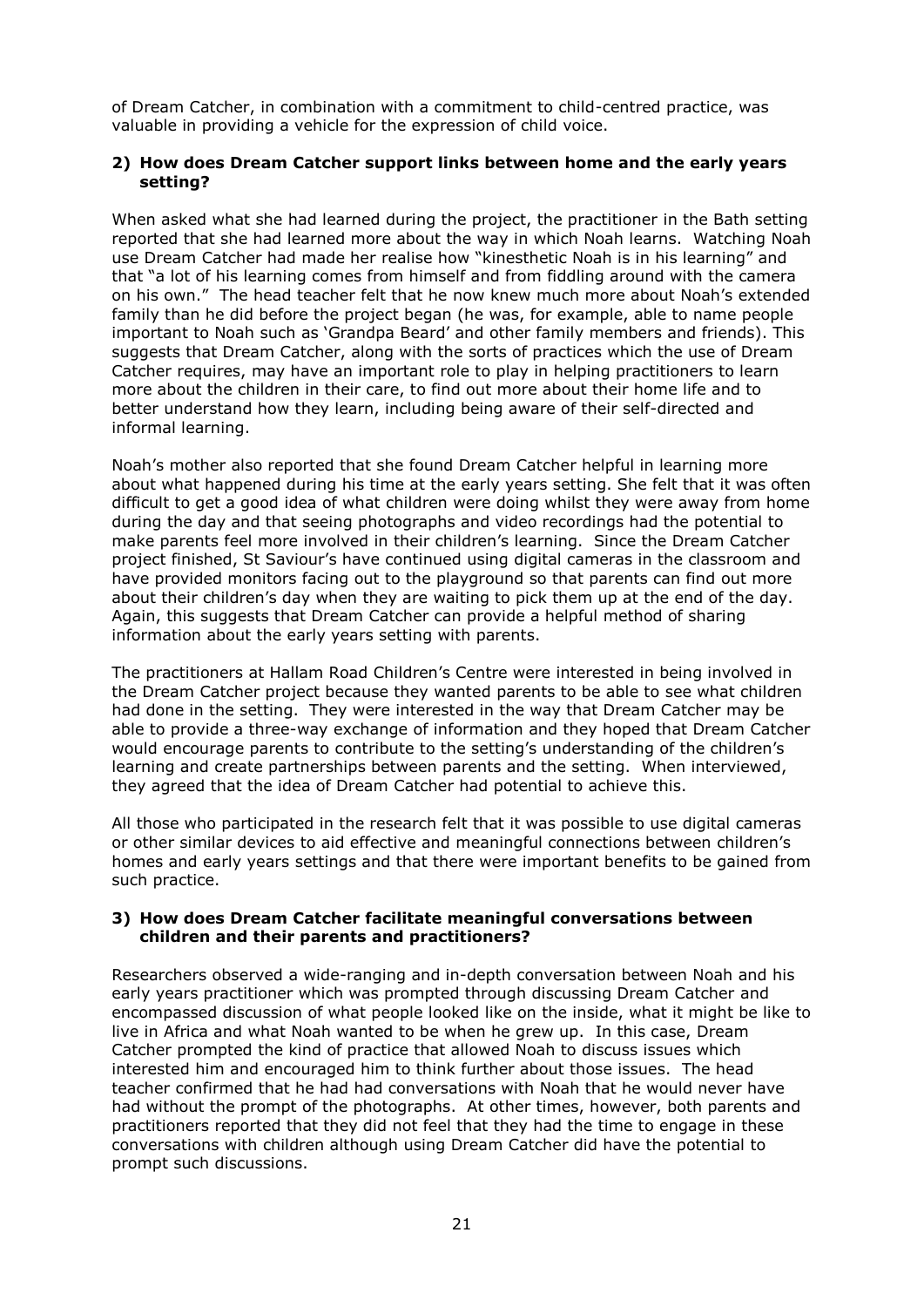The trials therefore illustrated that Dream catcher can encourage the kind of practice in which meaningful and child-centred conversations take place between children and practitioners and between children and parents. The recordings can provide important prompts, helping children to remember and think about what has happened at their setting or home. The use of Dream Catcher does not automatically facilitate 'meaningful' conversations, however, but can provide a valuable support for such conversations where adults are already committed to the importance of in-depth discussion with the children in their care.

# **SUMMARY AND NEXT STEPS**

The three major findings from the initial phase of Dream Catcher trials can be summarised as:

- **1) The Beneficial Potential of the Dream Catcher Concept:** Overall the trials demonstrated that the idea of Dream Catcher has considerable potential as a tool which can highlight and explore informal learning, support child voice and facilitate the active role of the child in valuable three-way interactions between children, the home and the early years setting.
- **2) "Good idea; wrong technology": PDAs and the design of Dream Catcher:**  Many participants in the trials suggested that their experience could be summed up with the phrase "good idea, wrong technology." This was particularly true of participants' experience of using the PDAs. Participants felt that even the cameras, however, could be simplified. The trials therefore suggested that more attention needs to given to the design and form of the Dream Catcher device as a tool and careful consideration should be given to participants" suggestions for improvement. This design process should bear in mind, however, that the primary value of Dream Catcher is in encouraging creative and interactive child-centred practice rather than as a piece of technology in and of itself.
- **3) Dream Catcher as a type of child-centred approach and practice:** The beneficial results of using Dream Catcher were not perceived as flowing directly from the use of the technology itself but rather from the child-centred approach and practice that its use required and supported. This suggests that Dream Catcher could include a package of support and guidance, along with tools and techniques, provided to early years settings and homes to aid the effective use of the Dream Catcher tool and to enhance child centred approaches.

The results of the present trials therefore suggest that the Dream Catcher project should enter a second development phase. This would involve working with parents, children and professionals to develop a simple and improved Dream Catcher device and a "Dream Catcher package" of support and guidance to aid the introduction of creative and interactive approaches that enhance child-centred practice in early years settings and homes. Dream Catcher, as a device and practice, would then enter into the trial environment to be refined and developed. This is likely to require a longer and more indepth trial taking place simultaneously in several early years settings.

# **ACKNOWLEDGEMENTS**

Futurelab and Isaacs UK would like to thank children, parents and practitioners at St Saviour"s Nursery and Infants School in Bath and Hallam Road Children"s Centre in Manchester, as well as all those who were involved in the initial phase of the Dream Catcher project.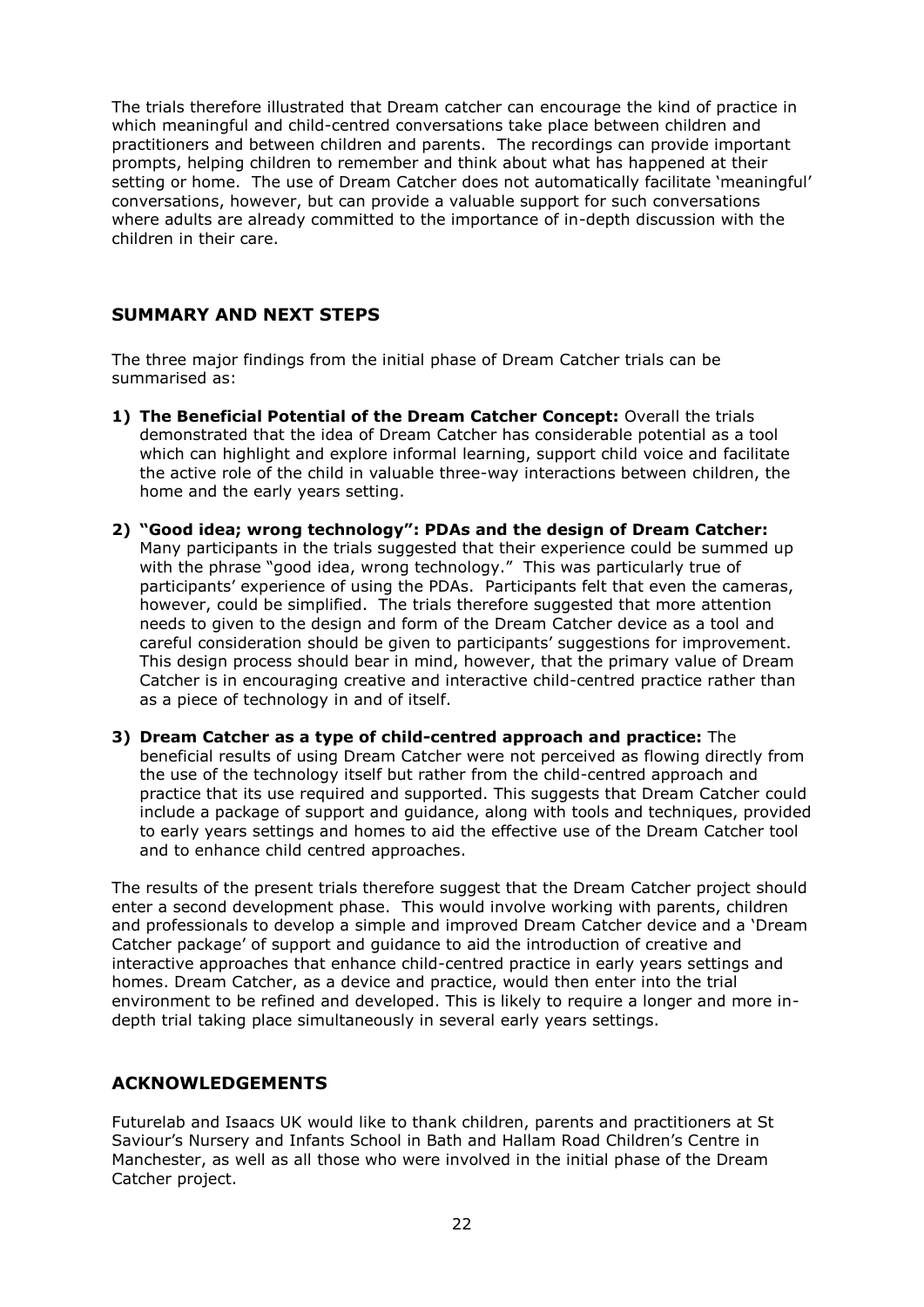## **REFERENCES**

Alexander, T (1995). *Riches Beyond Price: Making the most of family learning*. Leicester: **NIACE** 

Arts Council England (2004). *The Case for the Arts*. [www.artscouncil.org.uk/downloads/casefortheartssummary.pdf](http://www.artscouncil.org.uk/downloads/casefortheartssummary.pdf)

Aubrey and Dahl (2008). *A review of the evidence on the use of ICT in the Early Years* Foundation Stage. Becta

Banaji, S, Burn, A and Buckingham, D (2006) *The rhetorics of creativity: A review of the literature*. London: Arts Council England. [www.creative](http://www.creative-partnerships.com/literaturereviews)[partnerships.com/literaturereviews](http://www.creative-partnerships.com/literaturereviews)

Becta (2006). *Making a difference with technology for learning: evidence for school leaders*. Coventry: Becta. [publications.becta.org.uk/download.cfm?resID=25961](http://publications.becta.org.uk/download.cfm?resID=25961)

Becta (2008). *Harnessing Technology: Next Generation Learning*. Coventry: Becta. [publications.becta.org.uk/download.cfm?resID=37346](http://publications.becta.org.uk/download.cfm?resID=37346)

Buckingham, David (2007) *Beyond Technology: Children's Learning in the age of digital culture* Polity Press

Clark, A and Moss, P (2001). *Listening to Young Children: The MOSAIC Approach* National Children"s Bureau

CLG (Department for Communities and Local Government) (2008). *Understanding Digital Exclusion: Research Report*

Coley, Hokinson and Malcom (2003) *Informality and formality in learning: A report for the Learning and Skills Research Centre.* Learning and Skills Research Centre

DCSF (2007a). The Children"s Plan: Building brighter futures. London: DCSF. [www.dcsf.gov.uk/publications/childrensplan/downloads/The\\_Childrens\\_Plan.pdf](http://www.dcsf.gov.uk/publications/childrensplan/downloads/The_Childrens_Plan.pdf)

DCSF (2007b). *Creativity and Critical Thinking – Effective practice*. [www.standards.dfes.gov.uk/eyfs/resources/downloads/4\\_3\\_ep.pdf](http://www.standards.dfes.gov.uk/eyfs/resources/downloads/4_3_ep.pdf)

DCMS (2006). *Time for Play: Encouraging greater play opportunities for children and young people*. [www.culture.gov.uk/reference\\_library/publications/3567.aspx](http://www.culture.gov.uk/reference_library/publications/3567.aspx)

Desforges, C and Abouchaar, A (2003). *The Impact of Parental Involvement, Parental Support and Family Education on Pupil Achievement and Adjustment: A Literature Review*. DfES Resarch Report RR433. Available at: [www.dcsf.gov.uk/research/data/uploadfiles/RR433.pdf](http://www.dcsf.gov.uk/research/data/uploadfiles/RR433.pdf)

Dower, Ruth Churchill (2004). *International Creative Practice in Early Years Settings*. Arts Council England. [www.artscouncil.org.uk/publications](http://www.artscouncil.org.uk/publications)

Dower, RC (2007). *Arts and Early Years In England*: Key Influencing Factors. [www.earlyarts.co.uk/index.php?option=com\\_weblinks&catid=83&Itemid=145](http://www.earlyarts.co.uk/index.php?option=com_weblinks&catid=83&Itemid=145)

Duckworth, K (2008). *Influences On Attainment In Primary School: Interactions Between Child, Family And School Contexts*. DCSF Research Brief DCSF-WBL-04-08. [www.dcsf.gov.uk/research/data/uploadfiles/DCSF-WBL-04-08.pdf](http://www.dcsf.gov.uk/research/data/uploadfiles/DCSF-WBL-04-08.pdf)

Druin, A (1999). *The Design of Children's Technology.* San Francisco: Morgan Kauffman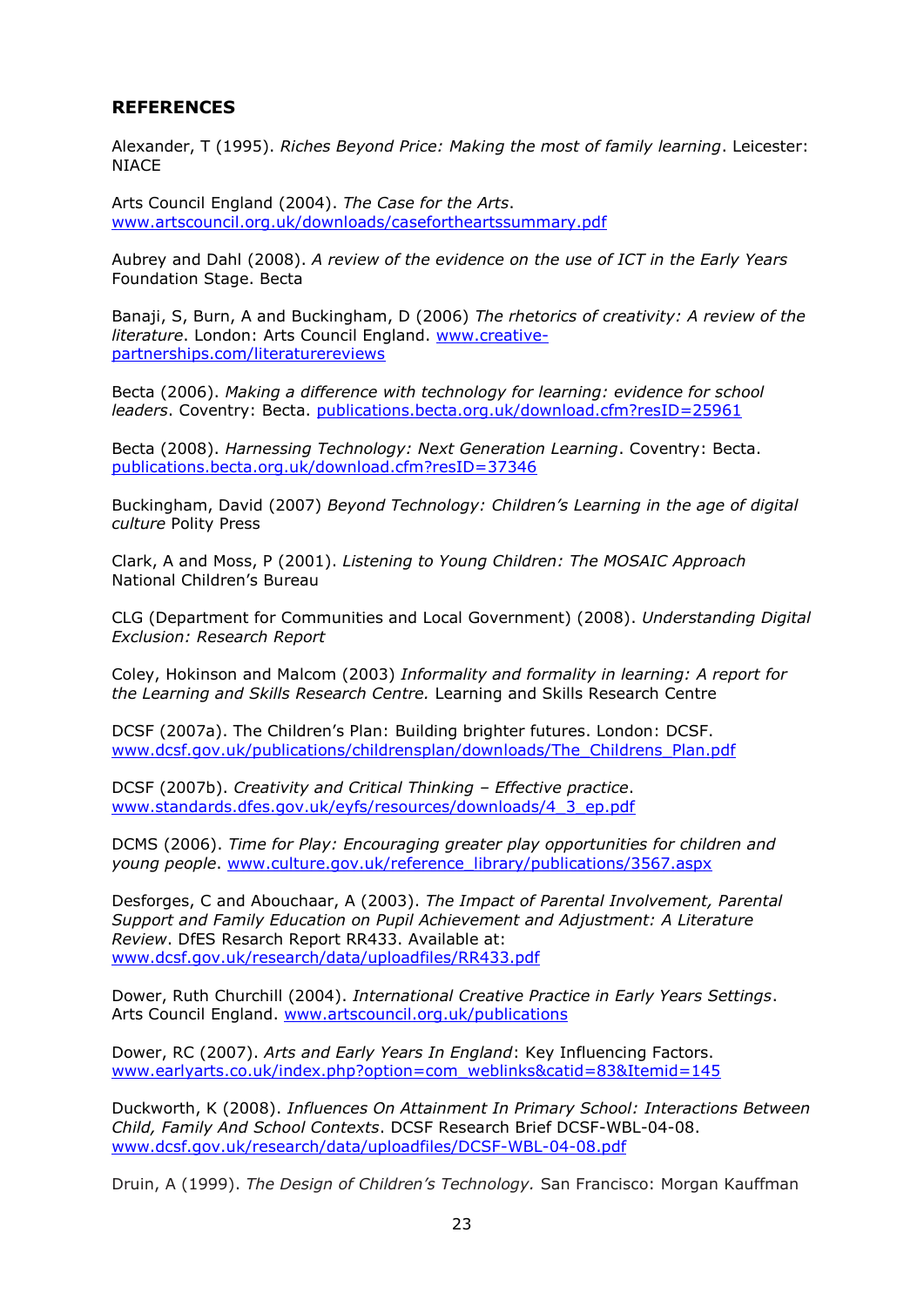Dyson, A and Robson, E (1999). *School, Family, Community: mapping school inclusion in the UK.* York: Youth Work Press for JRF

Eagle, S, Manchas, A, O"Malley, C, Plowman, L And Sutherland, R (2008). *From research to design: Perspectives in early years, digital technologies and numeracy*. Bristol: Futurelab

Early Years Foundation Stage [\(www.standards.dfes.gov.uk/eyfs/site/index.htm\)](http://www.standards.dfes.gov.uk/eyfs/site/index.htm)

Edwards, A and Warin, J (1999). Parental Involvement in Raising the Achievement of Primary School Pupils: why bother? *Oxford Review of Education* (1999) 25 (3) 325-341

Edwards, R, Alldred, P and David, M (2000). Children"s understandings of parental involvement in education. Children 5-16 Research Briefing Number 11, ESRC. [www.hull.ac.uk/children5to16programme](http://www.hull.ac.uk/children5to16programme)

Gorard, Fevre and Rees (1999). "The Apparent Decline of Informal Learning" *Oxford Review of Education* 25: 4

Grant, L (2008). Designing Educational Technologies for Social Justice: a Futurelab handbook. Bristol: Futurelab. [www.futurelab.org.uk/designforsocialjustice](http://www.futurelab.org.uk/designforsocialjustice)

Hallgarten (2000). PARENTS EXIST, OK!? Issues and Visions for Parent-School Relationships. London: Central Books

HM Government (2004). Every Child Matters: Change for Children. [www.everychildmatters.gov.uk/\\_files/F9E3F941DC8D4580539EE4C743E9371D.pdf](http://www.everychildmatters.gov.uk/_files/F9E3F941DC8D4580539EE4C743E9371D.pdf) and [www.everychildmatters.gov.uk/](http://www.everychildmatters.gov.uk/)

Holden, J (2004). *Capturing Cultural Value: How culture has become a tool of government policy*. London: Demos

Lam, MS and Polard, A (2006). "A conceptual framework for understanding children as agents in the transition from home to kindergarten". *Early Years* 26:2: 123-141

Lancaster, YP (2006). *RAMPS: a framework for listening to children*. London: Daycare Trust. [www.daycaretrust.org.uk/mod/fileman/files/RAMPS.pdf](http://www.daycaretrust.org.uk/mod/fileman/files/RAMPS.pdf)

Loveless, A (2002). *Creativity, technology and learning*. Bristol: Futurelab. [www.futurelab.org.uk/resources/publications-reports-articles/literature](http://www.futurelab.org.uk/resources/publications-reports-articles/literature-reviews/Literature-Review382)[reviews/Literature-Review382](http://www.futurelab.org.uk/resources/publications-reports-articles/literature-reviews/Literature-Review382)

Marsh, J, Brooks, G, Hughes, J, Ritchie, L, Roberts, S, Wright, K (2005). *Digital Beginnings: Young children's use of popular culture, media and new technologies*. University of Sheffield. Web download

Meek, M (1985). "Play and paradoxes" in Wells, G and Nicholls, J (eds) *Language and Learning: an international perspective*, Falmer Press, London

Melhuish, E, Phan, M, Sylva, K, Sammons, P, Siraj-Blatchford, I, Taggart, B (2008). *Effects of the Home Learning Environment and Preschool Center upon Literacy and Numeracy Development in Early Primary School*. Journal of Social Issues 64 (1)

Paley, VG (1990). *The Boy Who Would Be a Helicopter*. Cambridge, MA: Harvard University Press

Paley, VG (1997). *The Girl with the Brown Crayon: How Children Use Stories to Shape Their Lives.* Harvard University Press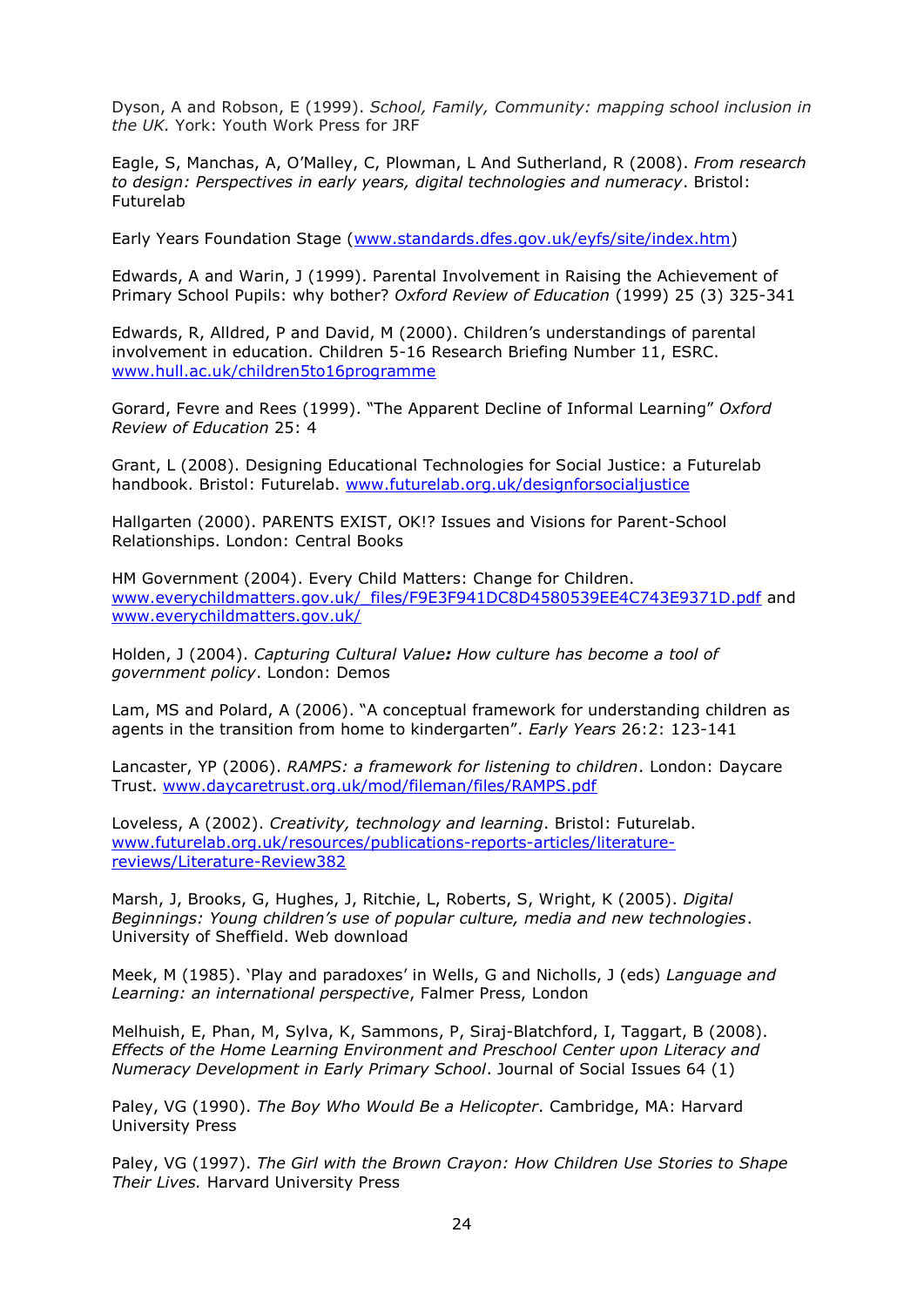Perkins, S (1998). *Seeing, Making, Doing, Creative development in early years settings*. British American Arts Association

PPEL (2007). Parents as Partners in Early Learning: Parental Involvement - a snapshot *of policy and practice*. [www.surestart.gov.uk/publications/?Document=1904](http://www.surestart.gov.uk/publications/?Document=1904)

Reynolds, J (2005). *Parents' involvement in their children's learning and schools: How should their responsibilities relate to the role of the state?* Family and Parenting Institute

Rudd, T, Colligan, F and Naik, R (2006). "Listening to the voices of learners: a time for change". Bristol: Futurelab. [www.futurelab.org.uk/resources/publications-reports](http://www.futurelab.org.uk/resources/publications-reports-articles/handbooks/Handbook132)[articles/handbooks/Handbook132](http://www.futurelab.org.uk/resources/publications-reports-articles/handbooks/Handbook132) 

Safford, K and O"Sullivan, O (2008). *Their Learning Becomes Your Journey: Parents respond to children's work in Creative Partnerships*. Centre for Literacy in Primary **Education** 

Schugurensky, D (2000). The Forms of Informal Learning: Towards a Conceptualization of the Field. NALL Working Paper No.19, University of Toronto. [www.oise.utoronto.ca/depts/sese/csew/nall/res/19formsofinformal.pdf](http://www.oise.utoronto.ca/depts/sese/csew/nall/res/19formsofinformal.pdf)

Sefton-Green, Julian (2004). *Literature Review in Informal Learning with Technology Outside School.* Futurelab

Sparkes, J (1999). *Schools, Education and Social Exclusion*. CASE paper 29. [sticerd.lse.ac.uk/dps/case/cp/CASEpaper29.pdf](http://sticerd.lse.ac.uk/dps/case/cp/CASEpaper29.pdf)

Thornton, L and Brunton, P (2007). *Bringing the Reggio Approach to your Early Years Practice.* London: Routledge

Tough, A (2002). "The Iceberg of Informal Learning" .NALL Working Paper #49

Wartelle, E and Jennings, N (2000). Children and Computers: New Technology - Old Concerns. *The Future of Children: Children and Computer Technology*, 10 (2). [www.futureofchildren.org/usr\\_doc/vol10no2Art1.pdf](http://www.futureofchildren.org/usr_doc/vol10no2Art1.pdf)

#### **FURTHER READING**

The following section lists texts and references that are relevant to the Dream Catcher idea but are not directly referenced above.

Argent, S (2007). *A Suitcase Full of Stories*. Theatr Iolo. [www.theatriolo.com](http://www.theatriolo.com/)

Bancroft, S, Fawcett, M, Hay, P (Eds) (2008). *Researching children researching the world: 5x5x5=creativity.* Trentham Books

Belloli, J and Woolf, F (2005). *Reflect and Review, The arts and creativity in early years*. Arts Council England. [www.artscouncil.org.uk/publications](http://www.artscouncil.org.uk/publications)

Broadhead, P (2005). *Developing an understanding of young children's learning through play: the place of observation, interaction and reflection*. Leeds Metropolitan University, UK. [www.leedsmet.ac.uk/carnegie/BERJ2006final.pdf](http://www.leedsmet.ac.uk/carnegie/BERJ2006final.pdf)

Clark, J, Griffiths, C and Taylor H (2003). *Feeding The Mind, Valuing the arts in the development of young children.* Arts Council England, North East. [www.artscouncil.org.uk/publications](http://www.artscouncil.org.uk/publications)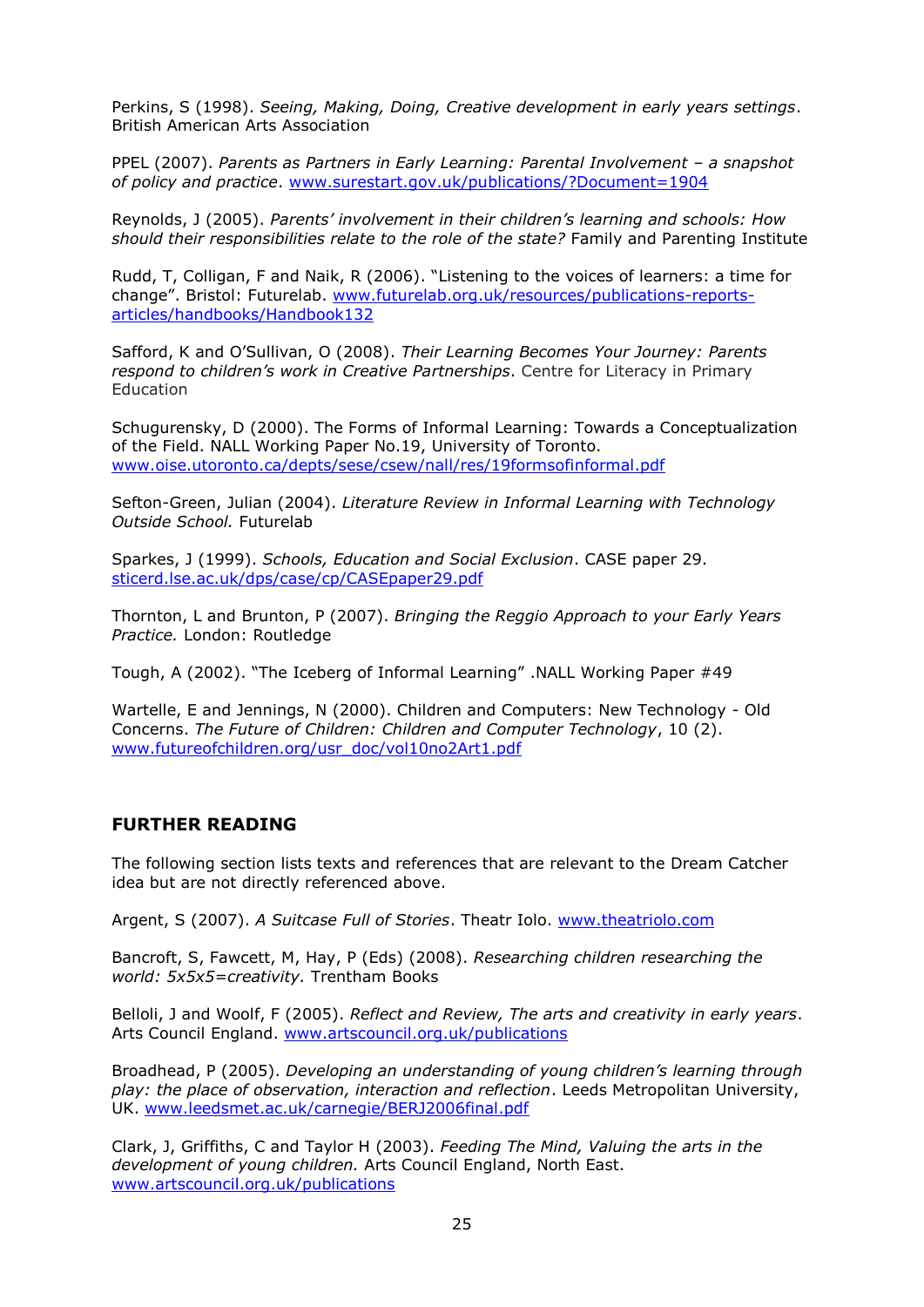Clark, A and Moss, P (2005). *Spaces to play: more listening to young children using the Mosaic approach.* National Children"s Bureau

Dower, Ruth Churchill (2008). Fostering Creative Learning for 3-5 year-olds in Four International Settings, chapter 9 of Creative Learning 3-11 and How We Document It, edited by Anna Craft, Teresa Cremin and Pamela Burnard. Published by Trentham Books, ISBN: 978-1-85856-410-4

Drummond, MJ, Myers, C, Rich, D (2008). *Learning: What Matters to Children*. ISBN: 978-0-9549683-1-1. [www.richlearningopportunities.co.uk](http://www.richlearningopportunities.co.uk/)

Duffy, B (1998). *Supporting Creativity and Imagination in the Early Years*. Buckingham: Open University Press. [www.amazon.co.uk/Supporting-Creativity-Imagination-Early-](http://www.amazon.co.uk/Supporting-Creativity-Imagination-Early-Learning/dp/0335198716)[Learning/dp/0335198716](http://www.amazon.co.uk/Supporting-Creativity-Imagination-Early-Learning/dp/0335198716)

Edwards, Pope C, and Springate KW (1995). *The Lion Comes Out of the Stone: Helping Young Children Achieve Their Creative Potential*. Dimensions of Early Childhood 23(4, Fall).

[www.eric.ed.gov/ERICWebPortal/custom/portlets/recordDetails/detailmini.jsp?\\_nfpb=tru](http://www.eric.ed.gov/ERICWebPortal/custom/portlets/recordDetails/detailmini.jsp?_nfpb=true&_&ERICExtSearch_SearchValue_0=EJ512457&ERICExtSearch_SearchType_0=no&accno=EJ512457) e& &ERICExtSearch\_SearchValue\_0=EJ512457&ERICExtSearch\_SearchType\_0=no&acc [no=EJ512457](http://www.eric.ed.gov/ERICWebPortal/custom/portlets/recordDetails/detailmini.jsp?_nfpb=true&_&ERICExtSearch_SearchValue_0=EJ512457&ERICExtSearch_SearchType_0=no&accno=EJ512457)

Nutbrown C (1999). *Threads of Thinking: Young Children Learning the Role of Early Education (2nd ed),* Paul Chapman. [www.amazon.co.uk/Threads-Thinking-Children-](http://www.amazon.co.uk/Threads-Thinking-Children-Learning-Education/dp/1412910846/ref=sr_1_1?ie=UTF8&s=books&qid=1217238547&sr=8-1)[Learning-](http://www.amazon.co.uk/Threads-Thinking-Children-Learning-Education/dp/1412910846/ref=sr_1_1?ie=UTF8&s=books&qid=1217238547&sr=8-1)[Education/dp/1412910846/ref=sr\\_1\\_1?ie=UTF8&s=books&qid=1217238547&sr=8-1](http://www.amazon.co.uk/Threads-Thinking-Children-Learning-Education/dp/1412910846/ref=sr_1_1?ie=UTF8&s=books&qid=1217238547&sr=8-1)

Ohler, Jason, B (2008). *Digital Storytelling in the Classroom - New Media Pathways to Literacy, Learning, and Creativity*. Corwin Press

Oskala, A, Keaney, E, Chan, TW and Bunting, C (2009). *Encourage Children Today to Build Audiences for Tomorrow: Evidence from the Taking Part survey on how childhood involvement in the arts affects arts engagement in adulthood.* Arts Council England

Ouellette, Jeannine. *The Future of Creativity* (from the Rake) [www.utne.com/print](http://www.utne.com/print-article.aspx?id=18236)[article.aspx?id=18236](http://www.utne.com/print-article.aspx?id=18236)

Project Zero and Reggio Children (2001). *Making Learning Visible, Children as individual and group learners.* Reggio Emilia: Reggio Children. ISBN 8887960259. [www.pz.harvard.edu/ebookstore/detail.cfm?pub\\_id=107](http://www.pz.harvard.edu/ebookstore/detail.cfm?pub_id=107)

Rich, D. *Listening As A Way of Life - Listening to Babies***.** National Children"s Bureau and Sure Start**.** [www.ncb.org.uk/dotpdf/open%20access%20-](http://www.ncb.org.uk/dotpdf/open%20access%20-%20phase%201%20only/listening-babies_arch_20040614.pdf) [%20phase%201%20only/listening-babies\\_arch\\_20040614.pdf](http://www.ncb.org.uk/dotpdf/open%20access%20-%20phase%201%20only/listening-babies_arch_20040614.pdf)

# **See also:**

**Canterbury Nursery and Children"s Centre**: [www.canterburycc.co.uk/meaning.php](http://www.canterburycc.co.uk/meaning.php)

Report on a long-term project at Canterbury Nursery and Centre for Families and Children to explore the impact of a more creative curriculum on children"s achievement. The project employed artists to come in to work with children under the guidance of a "creativity working group" and the report is aimed at promoting good practice and identifying the main principles for designing a creative early learning programme. The project identified seven key themes including stories and photography. The report argues that photography can be an "excellent means of communicating with parents in a really positive way," can be a "crucial medium when there is no common language" and "can remind children of a previous experience. In relation to stories, the report suggests